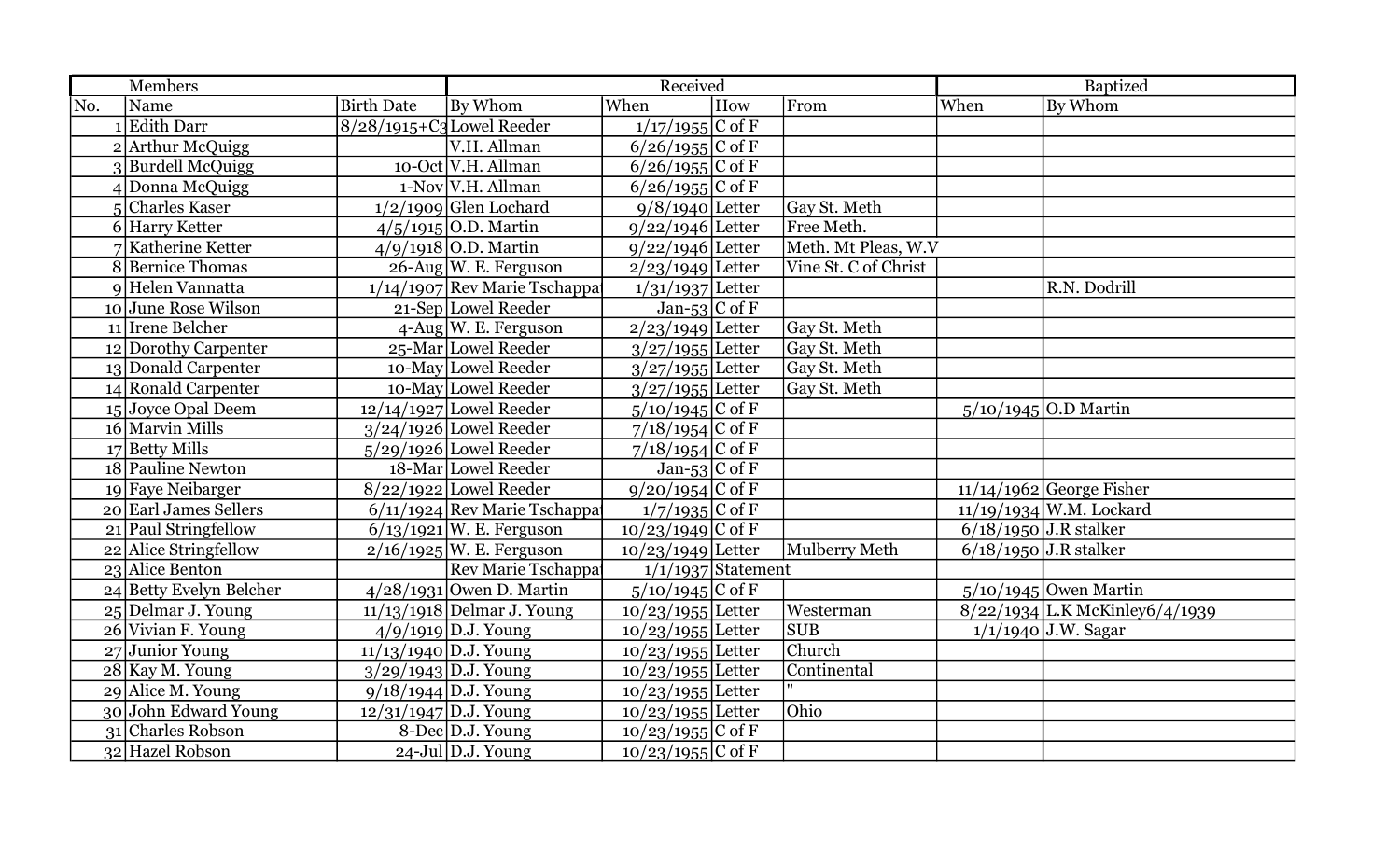| 33 Vivia Jones           |                         | $3/26/1904$ Delmar J. Young | $10/23/1955$ C of F |                         |                      |                           |
|--------------------------|-------------------------|-----------------------------|---------------------|-------------------------|----------------------|---------------------------|
| 34 Jennie Hawkins        |                         | $10/15/1914$ D.J. Young     | $10/23/1955$ Letter | Gay St. Meth            | 1/1/1915             |                           |
| 35 Louise Alexander      |                         | W. E. Ferguson              | $11/13/1949$ C of F |                         |                      | $4/10/1949$ W.E. Ferguson |
| 36 Martha Couthers       | 5/18/1897               | O.D. Martin                 | $6/8/1946$ Letter   | Gay St. Meth            | 7/20/1897            |                           |
| 37 Evelyn Orilla Chesser |                         | W. E. Ferguson              | $11/13/1949$ C of F |                         |                      | $4/10/1949$ J.R stalker   |
| 38 Eliza Doup            |                         | $28$ -Jun W. E. Ferguson    | $1/22/1949$ Letter  | Amity Meth              |                      |                           |
| 39 Hattie Dice           |                         | Rev Marie Tschappa          | $1/31/1937$ Letter  | No Record               |                      |                           |
| 40 Ellen Fawcett         |                         | $22$ -Jul W. E. Ferguson    | $6/18/1950$ C of F  |                         | $4/15/1905$ Rev Boyd |                           |
| $41$ Guy Gregg           |                         | <b>Lowel Reeder</b>         | $Jan-53$ C of F     |                         |                      |                           |
| $42$ Esther Gregg        |                         | <b>Lowel Reeder</b>         | Jan-53 C of F       |                         |                      |                           |
| 43 Chester Hatton        |                         | W. E. Ferguson              | $10/23/1949$ C of F |                         |                      | $4/10/1949$ W.E. Ferguson |
| 44 Eileen Hatton         |                         | W. E. Ferguson              | $10/23/1949$ C of F |                         |                      | $4/10/1949$ W.E. Ferguson |
| 45 Harold Walter Miller  |                         | W. E. Ferguson              | $5/15/1912$ C of F  |                         |                      | $4/10/1949$ W.E. Ferguson |
| 46 Violet Marie Miller   |                         | W. E. Ferguson              | $10/26/2015$ C of F |                         |                      | $4/10/1949$ W.E. Ferguson |
| 47 Joyce McPeek          |                         | 12/14/1927 O.D. Martin      | $5/10/1945$ C of F  |                         |                      | $5/10/1945$ O.D. Martin   |
| 48 Blanche Rock          |                         | Rev Marie Tschappa          | $4/10/1936$ Letter  |                         |                      |                           |
| 49 Velma Jean Vannatta   |                         | W. E. Ferguson              | $4/23/1949$ C of F  |                         |                      | $4/10/1949$ W.E. Ferguson |
| 50 Charles Waddell       |                         | Rev Marie Tschappa          | $1/1/1937$ C of F   |                         |                      |                           |
| 51 Helen Wagner          |                         | W. E. Ferguson              | $10/20/1949$ Letter |                         |                      |                           |
| 52 Leo Carpenter         | 10/29/1893              | Delmar J. Young             | $11/13/1955$ Letter | Mulberry Meth           |                      | $5/19/1907$ J.A Shelby    |
| 53 Mildred Carpenter     | 8/9/1898                | D.J. Young                  | $11/13/1955$ Letter | Christian Ch            |                      | $5/7/1933$ R. T Crowe     |
| 54 Norma Jean Jacquet    |                         | $1/12/1931$ D.J. Young      | $12/18/1955$ C of F |                         |                      |                           |
| 55 Marguerite Donaldson  |                         | $25$ -Jul D.J. Young        | $12/18/1955$ C of F |                         |                      |                           |
| 56 Mary Church           |                         | D.J. Young                  | $12/18/1955$ Letter | <b>Columbus Baptist</b> |                      |                           |
| 57 Gladys Talbot         |                         | $1/1/1917$ D.J. Young       | $3/18/1956$ Letter  | 2nd EUB Westerville     |                      | $4/10/1949$ Rev. Ferguson |
| 58 Frank Lofgrin         | 11/3/1895               | D.J. Young                  | $6/17/1956$ C of F  |                         |                      | $6/17/1956$ D.J. Young    |
| 59 Jean Lofgrin          |                         | $4/14/1905$ D.J. Young      | $6/17/1956$ Letter  | 1st Baptist             |                      | 3/27/2020 Rev. Sayler     |
| 60 Russell Perkey        |                         | $5/18/1947$ D.J. Young      | $6/17/1956$ C of F  |                         | 11/11/1956 Rev Ward  |                           |
| 61 Arthur Robson         |                         | $12/4/1933$ D.J. Young      | $11/25/1956$ C of F |                         | $\sqrt{?}$ ?/1941    | <b>Rev Dale</b>           |
| 62 Juanita Combs         |                         | $8/10/1921$ D.J. Young      | $4/28/1957$ C of F  |                         |                      | 4/21/1957 D.J. Young      |
| 63 Sylvia Baldwin        |                         | $7/15/1924$ D.J. Young      | $5/12/1957$ C of F  |                         |                      | $5/19/1957$ D.J. Young    |
| 64 Larry Jones           |                         | $12/31/1943$ D.J. Young     | 5/12/1957           |                         |                      | $5/1/1944$ Rev Lewis      |
| $65$ Ray Neighbarger     | $10/27/1906$ D.J. Young |                             | $6/30/1957$ Letter  | Mulberry Meth           | $\frac{22}{1924}$    | L.G. Walker               |
| 66 Katherine Neighbarger |                         | $3/15/1911$ D.J. Young      | $6/30/1957$ Letter  | Mulberry Meth           |                      |                           |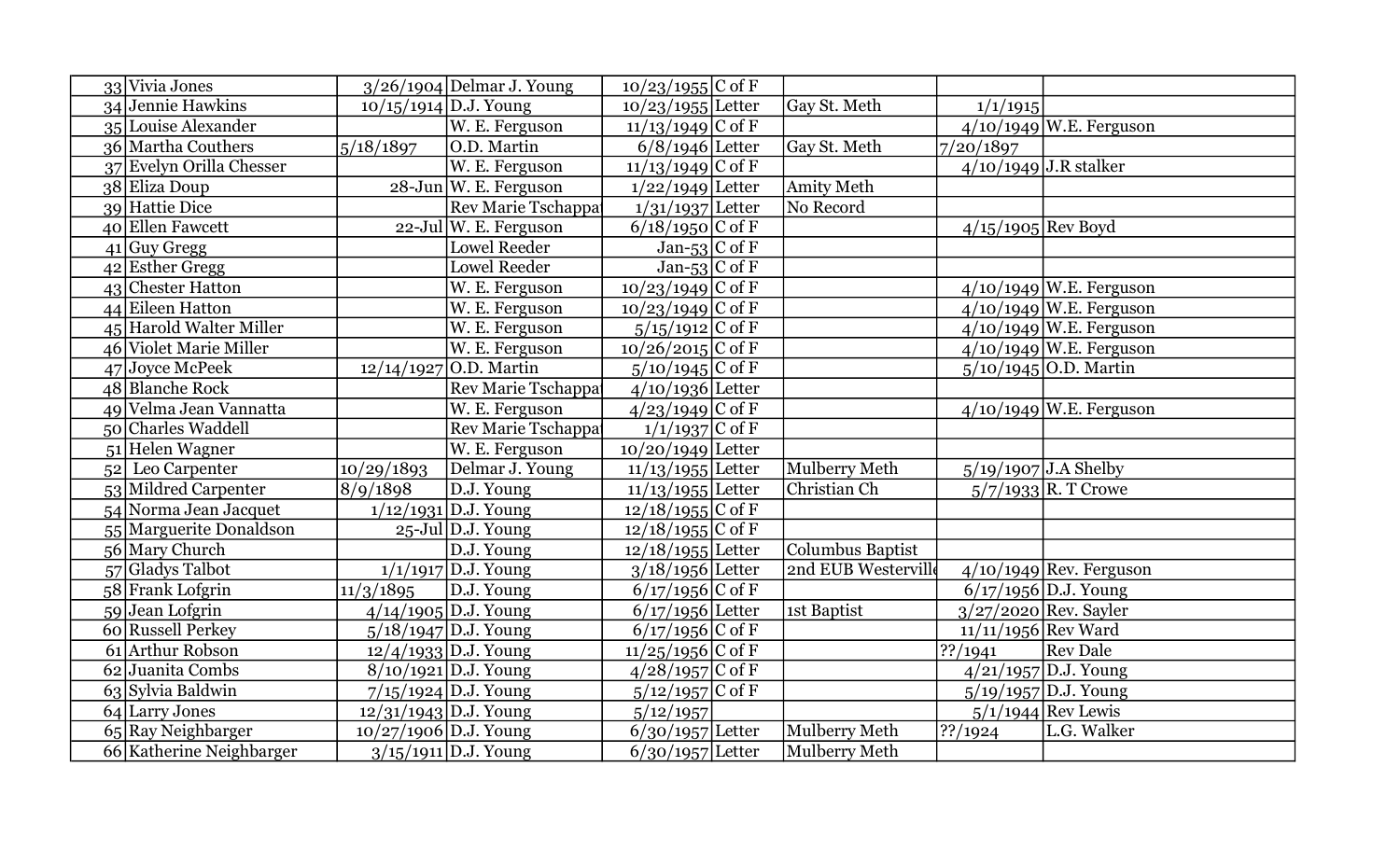| 67 Melvina Neighbarger         | $11/24/1936$ D.J. Young |                                   | $6/30/1957$ Letter            | Mulberry Meth                | ? / 1940 | L.S. Whiteman                  |
|--------------------------------|-------------------------|-----------------------------------|-------------------------------|------------------------------|----------|--------------------------------|
| 68 Barbara Neighbarger         |                         | $3/28/1942$ D.J. Young            | $\overline{6}/30/1957$ Letter | Mulberry Meth                |          | L.S. Whiteman                  |
| 69 Jean Haire                  |                         | $8/29/1932$ D.J. Young            | $11/24/1957$ C of F           |                              |          | $2/13/1943$ Rev Allgyer        |
| 70 Frank Hawkins               |                         | 8/11/1902 D.J. Young              | $1/5/1958$ C of F             |                              |          |                                |
| 71 Philip Hawkins              |                         | 8/12/1945 D.J. Young              | $1/5/1958$ C of F             |                              |          | 8/12/1945 Dr. Stalker          |
| 72 Kathleen M. Sellers         |                         | $8/26/1931$ D.J. Young            | $4/6/1958$ C of F             |                              | infancy  |                                |
| 73 Betty Lou Young             |                         | $8/12/1937$ D.J. Young            | $7/6/1958$ Letter             | alkol Bpt, W.V               | ? / 1955 | W. Lawson                      |
| $74$ Eben Long                 |                         | $12/30/1922$ George Fisher        | $9/6/1959$ Letter             | Willshire U.B                |          |                                |
| 75 Gladys Long                 |                         | $11/21/1927$ George Fisher        | $9/6/1959$ Letter             | Willshire U.B                |          |                                |
| 76 Barbara Jean Sellers        |                         | $9/12/1945$ George Fisher         | $9/6/1959$ C of F             |                              |          | $9/2/1959$ George Fisher       |
| 77 Robert Paul Sellers         |                         | $7/11/1947$ George Fisher         | $9/6/1959$ C of F             |                              |          | $9/2/1959$ George Fisher       |
| 78 Ellen Marie Sellers         |                         | $11/26/1949$ George Fisher        | $9/6/1959$ C of F             |                              |          | $9/2/1959$ George Fisher       |
| 79 Paul Robert Sellers         |                         | W.M. Lockard                      | $1/7/1935$ C of F             |                              |          | 11/19/1934 W.M. Lockard        |
| 80 Mildred Sellers             |                         | $2/21/1926$ George Fisher         | $1/10/1960$ Letter            | First Baptist, Fredericktown |          |                                |
| 81 Lena Mae Hannan             | 12/7/1893               | George Fisher                     | $1/10/1960$ C of F            |                              |          | $1/7/1960$ George Fisher       |
| 82 Marilyn Hess                |                         | $5/17/1929$ George Fisher         | $2/14/1960$ Letter            | <b>First Baptist</b>         |          | $4/28/1905$ Rev George Teijing |
| 83 Alice (Bryant) Gray         |                         | $26$ -May George Fisher           | $2/14/1960$ C of F            |                              |          | <b>Rev Whiteman</b>            |
| 84 Victoria Stillings          |                         | $\sqrt{11/11/1918}$ George Fisher | $2/14/1960$ C of F            |                              |          | $2/9/1960$ George Fisher       |
| 85 Richard Lee Stillings       |                         | $3/7/1944$ George Fisher          | $2/14/1960$ C of F            |                              |          | $2/9/1960$ George Fisher       |
| 86 Charles Edward Stillings    |                         | $7/29/1945$ George Fisher         | $2/14/1960$ C of F            |                              |          | $2/9/1960$ George Fisher       |
| 87 Philip Herbert Stillings    |                         | $12/18/1948$ George Fisher        | $2/14/1960$ C of F            |                              |          | $2/9/1960$ George Fisher       |
| 88 James Michael McPeek        |                         | $1/27/1950$ George Fisher         | $2/14/1960$ C of F            |                              |          | $2/9/1960$ George Fisher       |
| 89 Janet Lee McPeek            |                         | $8/28/1951$ George Fisher         | $2/14/1960$ C of F            |                              |          | $2/9/1960$ George Fisher       |
| 90 Jack Patrick McPeek         |                         | $9/28/1953$ George Fisher         | $2/14/1960$ C of F            |                              |          | $2/9/1960$ George Fisher       |
| 91 Lafern Ethel Fisher         |                         | $6/8/1934$ George Fisher          | $2/14/1960$ Letter            |                              |          |                                |
| 92 Rev. George Franklin Fisher |                         | $2/3/1934$ George Fisher          | $2/14/1960$ Letter            |                              |          |                                |
| 93 Ronald Forest Frost         |                         | $6/4/1917$ George Fisher          | $4/17/1960$ C of F            |                              |          | $4/16/1960$ George Fisher      |
| 94 Helen Frost                 |                         | $9/8/1922$ George Fisher          | $4/17/1960$ C of F            |                              |          | $4/16/1960$ George Fisher      |
| 95 Sharon Alice Frost          |                         | $6/14/1946$ George Fisher         | $4/17/1960$ C of F            |                              |          | $4/16/1960$ George Fisher      |
| 96 Paul Ronald Forest          |                         | $2/12/1951$ George Fisher         | $4/17/1960$ C of F            |                              |          | $4/16/1960$ George Fisher      |
| 97 Kathryn Alexander           |                         | $11/21/1945$ George Fisher        | $4/17/1960$ C of F            |                              |          | $4/16/1960$ George Fisher      |
| 98 Charles Alexander           |                         | $5/22/1944$ George Fisher         | $4/17/1960$ C of F            |                              |          | $4/16/1960$ George Fisher      |
| 99 Bennie Knox                 |                         | $8/22/1944$ George Fisher         | $4/17/1960$ C of F            |                              |          | $4/16/1960$ George Fisher      |
| 100 Carol White                |                         | 8/7/1945 George Fisher            | $4/17/1960$ C of F            |                              |          | $4/16/1960$ George Fisher      |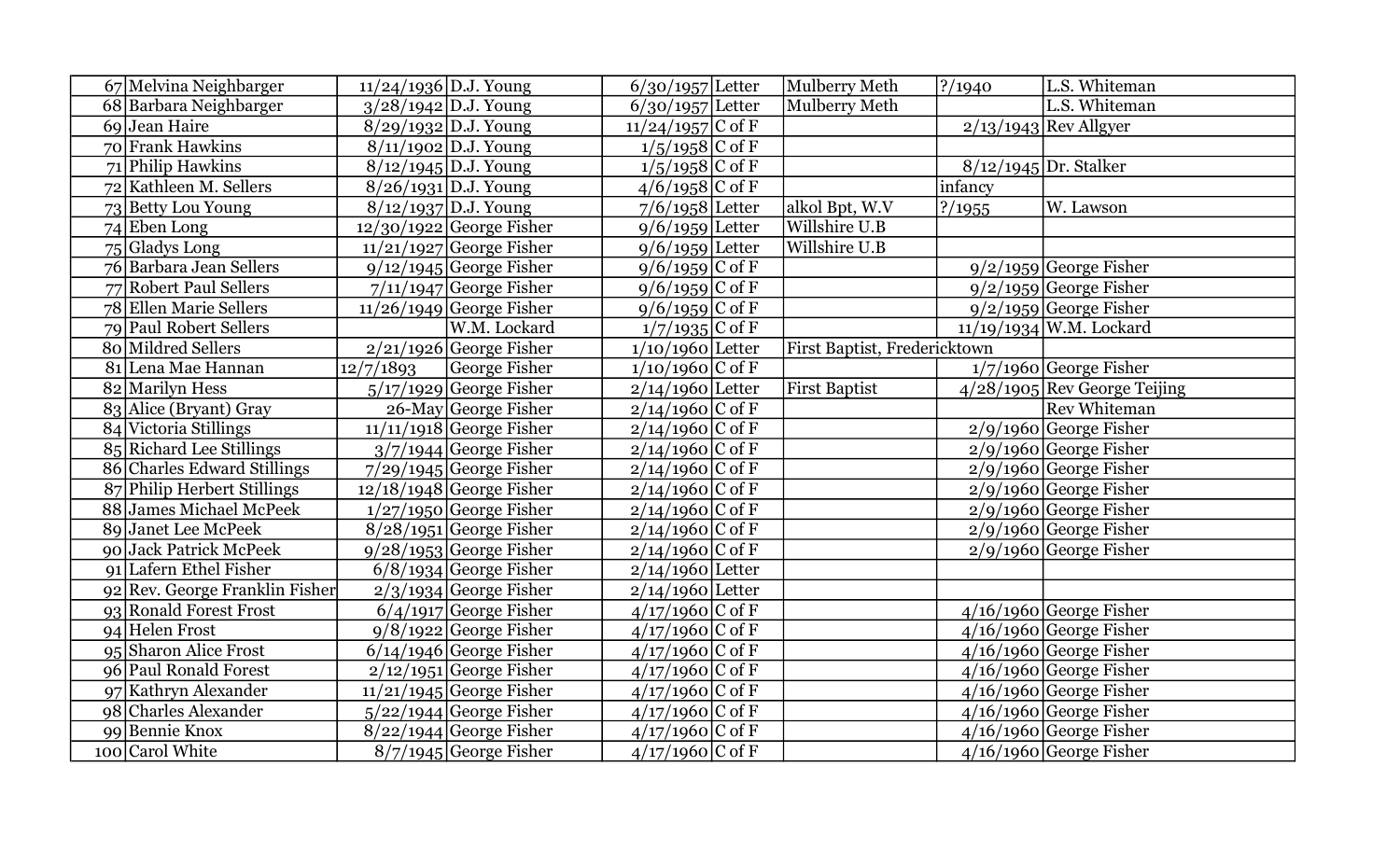| 101 Ray Close                   |         | $1/12/1925$ George Fisher  | $10/23/1960$ Letter | <b>Bethleham EUB</b>       | 0/1925    |                                |
|---------------------------------|---------|----------------------------|---------------------|----------------------------|-----------|--------------------------------|
| 102 Jeanne Close                |         | $4/26/1926$ George Fisher  | $10/23/1960$ Letter |                            | 0/1940    | <b>Charles Hawkins</b>         |
| 103 Scott Sanders               |         | $9/21/1924$ George Fisher  | $10/23/1960$ Letter | Milk Memorial              | 00/1926   | P.E. Wright                    |
| 104 Norma Jean Sanders          |         | $5/25/1932$ George Fisher  | $10/23/1960$ Letter | <b>First Baptist</b>       | 00/1952   | Max Harvey                     |
| 105 Ann Burton Brown            |         | George Fisher              | $10/23/1960$ Letter | First Christian            |           |                                |
| 106 Donald Thompson             |         | $4/19/1918$ George Fisher  | $1/1/1961$ Letter   | Zion Luthern, Jelloway     |           |                                |
| 107 Leila Thompson              |         | $3/19/1919$ George Fisher  | $1/1/1961$ Letter   | Zion Luthern, Jelloway     |           |                                |
| 108 Lawrence Alexander          |         | $5/30/1948$ George Fisher  | $4/2/1961$ C of F   |                            |           | $3/26/1961$ George Fisher      |
| 109 Linda Close                 |         | $4/6/1947$ George Fisher   | $4/2/1961$ C of F   |                            |           | $3/26/1961$ George Fisher      |
| 110 Phillis Close               |         | $9/24/1948$ George Fisher  | $4/2/1961$ C of F   |                            |           | $3/26/1961$ George Fisher      |
| 111 Elizabeth Lucinda Columber  |         | $10/8/1947$ George Fisher  | $4/2/1961$ C of F   |                            |           | $3/26/1961$ George Fisher      |
| $112$ Carolyn Hess              |         | $4/30/1948$ George Fisher  | $4/2/1961$ C of F   |                            |           | $3/26/1961$ George Fisher      |
| 113 Katrinka Ketter             |         | $11/28/1947$ George Fisher | $4/2/1961$ C of F   |                            |           | $3/26/1961$ George Fisher      |
| $114$ Gloria Long               |         | $5/3/1948$ George Fisher   | $4/2/1961$ C of F   |                            |           | $3/26/1961$ George Fisher      |
| 115 Cheryl Howard               |         | $1/7/1948$ George Fisher   | $4/2/1961$ C of F   |                            |           | $5/24/1953$ Rev G. Edward Wolf |
| 116 Bonnie Parker               |         | $1/30/1948$ George Fisher  | $4/2/1961$ C of F   |                            |           |                                |
| 117 Karen Parker                |         | $9/14/1948$ George Fisher  | $4/2/1961$ C of F   |                            |           |                                |
| 118 Michael Kinnard             |         | $3/20/1946$ George Fisher  | $4/2/1961$ C of F   |                            |           | $3/26/1961$ George Fisher      |
| 119 Glen Chester Kinnard (Jack) |         | $11/17/1924$ George Fisher | $4/2/1961$ Letter   | Mulberry St. Methodoo/1936 |           | <b>Rev Marie Tschappat</b>     |
| 120 Phyllis Marie Kinnard       | 00/1925 | <b>George Fisher</b>       | $4/2/1961$ Letter   | Mulberry St. Methodoo/1937 |           | <b>Rev Ramsey</b>              |
| 121 Patricia Chesser            |         | George Fisher              | $4/2/1961$ C of F   |                            |           |                                |
| 122 Raymond Ogborn              |         | $7/6/1938$ George Fisher   | $7/23/1961$ C of F  |                            |           | $4/9/1939$ Rev. Donley         |
| 123 Carolyn Ogborn              |         | $6/6/1940$ George Fisher   | $7/23/1961$ Letter  | <b>Batemantown Metho</b>   |           | $12/1/1946$ Rev Gordon         |
| 124 Clarence Ogborn             |         | $5/18/1905$ George Fisher  | $7/23/1961$ C of F  |                            | 3/29/1905 |                                |
| 125 Grace Ogborn                |         | $4/22/1913$ George Fisher  | $7/23/1961$ Letter  | Mulberry St. Method        | 3/24/1905 |                                |
| 126 Donald Lambillotte          |         | $8/11/1932$ George Fisher  | $7/23/1961$ C of F  |                            |           | $7/22/1961$ George Fisher      |
| 127 Joan Lambillotte            |         | $3/20/1936$ George Fisher  | $7/23/1961$ Letter  | Presbertarian Ch           | 00/1937   | Rev. Thompson                  |
| 128 Barbara Wyant               |         | $9/9/1937$ George Fisher   | $7/23/1961$ Letter  | EUB, Mansfield             | 00/1954   | Rev. Strohl                    |
| 129 Newman Tomes                |         | $2/19/1938$ George Fisher  | $7/23/1961$ Letter  | <b>Riley Baptist</b>       | 00/1949   | Rev H.C. Caywin                |
| 130 Angelina B. Tomes           |         | $11/12/1935$ George Fisher | $7/23/1961$ C of F  |                            | 00/1935   | Rev H.C. Caywin                |
| 131 Russell Ivan Beeman         |         | $4/23/1925$ George Fisher  | $10/15/1961$ Letter | Mulberry St. Methodoo/1942 |           | <b>Rev B.R Lewis</b>           |
| 132 Goldie Eileen Beeman        |         | $3/23/1925$ George Fisher  | $10/15/1961$ Letter | Mulberry St. Method        |           | $8/11/1940$ Rev Joan Howland   |
| 133 Bert West Grindstaff        |         | $11/3/1927$ George Fisher  | $10/29/1961$ C of F |                            |           |                                |
| 134 Thelma June Grindstaff      |         | $6/24/1927$ George Fisher  | $10/29/1961$ Letter | <b>Alliance EUB</b>        | 00/1939   | <b>Rev Loren Carmany</b>       |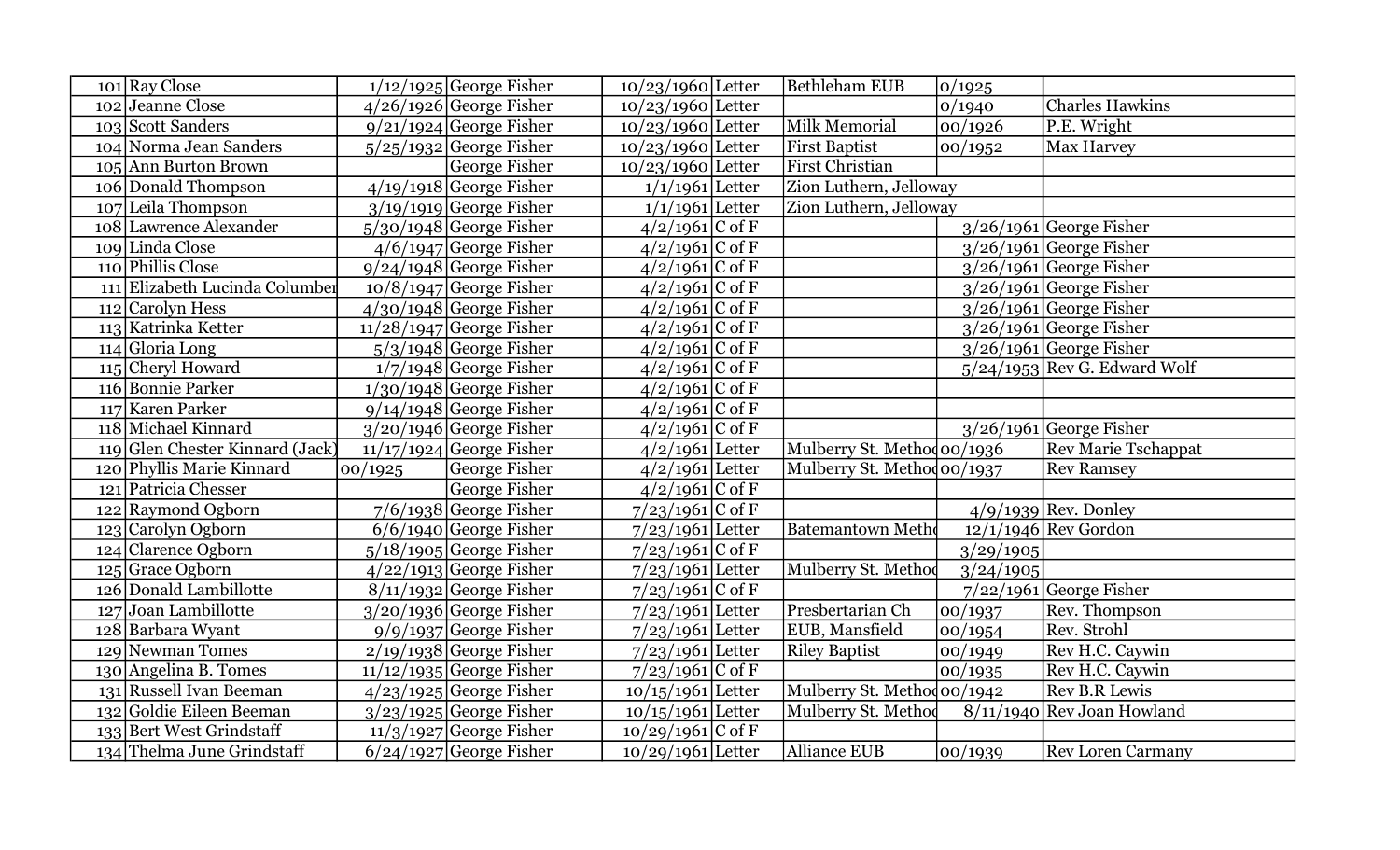| 135 Sadie Adams                  |           | $5/14/1927$ George Fisher  | $4/22/1961$ Letter  | Mt V Presbyterian            |            |                                |
|----------------------------------|-----------|----------------------------|---------------------|------------------------------|------------|--------------------------------|
| 136 Donna Thompson               |           | $3/24/1946$ George Fisher  | $4/22/1961$ C of F  |                              |            | $4/21/1962$ George Fisher      |
| $137$ Jerry Mills                |           | $8/8/1949$ George Fisher   | $4/22/1962$ C of F  |                              |            | $4/21/1962$ George Fisher      |
| 138 Howard Keller                |           | $11/23/1932$ George Fisher | $4/22/1962$ C of F  |                              | 00/1952    | <b>Rev Shirley Hendrickson</b> |
| 139 Joyce Keller                 |           | $11/16/1937$ George Fisher | $4/22/1962$ Letter  | First EUB Galion, Ol         |            | $1/23/1949$ Rev Paul Walter    |
| $140$ Kay Tomes                  |           | $8/2/1936$ George Fisher   | $12/16/1962$ C of F |                              |            | $3/10/1963$ George Fisher      |
| 141 Shirley Webb                 |           | $1/20/1940$ George Fisher  | $12/16/1962$ C of F |                              | 00/1940    | <b>Father Nolan</b>            |
| $142$ Cordis Webb                |           | $11/10/1921$ George Fisher | $12/16/1962$ C of F |                              | 00/1921    |                                |
| $143$ Merlyn Hess                |           | $11/20/1926$ George Fisher | $3/17/1963$ C of F  |                              |            | $3/10/1963$ George Fisher      |
| 144 Wyleta Belle Thomas          |           | $3/13/1915$ George Fisher  | $3/17/1963$ C of F  |                              |            | $3/10/1945$ Rev B Lewis        |
| 145 Charles Thomas               |           | $1/21/1930$ George Fisher  | $3/17/1963$ C of F  |                              |            | $3/10/1963$ George Fisher      |
| 146 Polly Boucher                |           | $12/12/1930$ George Fisher | $4/14/1963$ C of F  |                              | 00/1945    | O.D. Martin                    |
| 147 Betty Marie Shuff            |           | $9/27/1938$ George Fisher  | 4/14/1963           | Mt V First Christian 00/1957 |            | <b>Rev Willard Guy</b>         |
| 148 Betty Jane Sellers           |           | $7/2/1923$ George Fisher   | $4/17/1963$ C of F  |                              | 00/1927    |                                |
| 149 Richard Lewis Still          |           | $4/13/1948$ George Fisher  | $7/28/1963$ C of F  |                              |            | $7/27/1963$ George Fisher      |
| 150 Rodney Ketter                |           | $10/23/1950$ George Fisher | $5/26/1963$ C of F  |                              |            | $5/25/1963$ George Fisher      |
| $151$ Jim Long                   |           | $10/27/1951$ George Fisher | $5/26/1963$ C of F  |                              |            | $5/25/1963$ George Fisher      |
| $152$ Larry Long                 |           | $3/4/1953$ George Fisher   | $5/26/1963$ C of F  |                              |            | $5/25/1963$ George Fisher      |
| 153 William Eugene Kerr          |           | $6/16/1925$ George Fisher  | $9/29/1963$ C of F  |                              | 4/13/1958  |                                |
| 154 Betty Kerr                   |           | $2/9/1928$ George Fisher   | 9/29/1963 Letter    | Bellvue EUB Church 00/1928   |            |                                |
| 155 Ronald Wilson                |           | $10/4/1948$ George Fisher  | $9/29/1963$ C of F  |                              | 00/1952    | Rev R.C. Windle                |
| 156 Charles Arthur Bagent        |           | $3/6/1937$ George Fisher   | $9/29/1963$ C of F  |                              |            | $9/24/1963$ George Fisher      |
| 157 Marilyn Elizabeth Bagent     |           | $8/8/1939$ George Fisher   | $9/29/1963$ C of F  |                              |            | $9/24/1963$ George Fisher      |
| 158 Elizabeth Worth Bagent       |           | $7/18/1904$ George Fisher  | $9/29/1963$ Letter  | Central Presbyterian         |            | $9/24/1963$ George Fisher      |
| 159 Bonnie Lou Humphrey          |           | $2/17/1950$ George Fisher  | $9/29/1950$ C of F  |                              |            | $9/28/1963$ George Fisher      |
| 160 Richard Shuff                |           | $3/3/1930$ George Fisher   | $11/17/1963$ C of F |                              |            | $11/16/1963$ George Fisher     |
| 161 John Nathan West             | 4/31/1917 | George Fisher              | $11/17/1963$ Letter | Grove Church of Chr          | 12/7/1952  |                                |
| 162 Olive West                   |           | $4/29/1918$ George Fisher  | $11/17/1963$ Letter | Grove Church of Chr          | 12/7/1952  |                                |
| 163 Richard Joe West             |           | $4/30/1957$ George Fisher  | $11/17/1963$ Letter | Grove Church of Chr          | 11/23/1958 |                                |
| 164 Janice Williams              |           | $11/21/1941$ George Fisher | $11/17/1963$ Letter | Grove Church of Chr          | 12/7/1952  |                                |
| 165 Howard Arthur Frost          |           | $2/26/1916$ George Fisher  | $11/17/1963$ C of F |                              | 00/1927    |                                |
| 166 Donna J. Frost               |           | $1/3/1923$ George Fisher   | $11/17/1963$ C of F |                              | 00/1923    |                                |
| <b>Larry Arthur Frost</b><br>167 |           | $2/21/1944$ George Fisher  | $11/17/1963$ C of F |                              |            | $11/16/1963$ George Fisher     |
| 168 Harold Ray McCann            |           | $4/2/2936$ George Fisher   | $12/22/1963$ C of F |                              |            | $11/15/1963$ George Fisher     |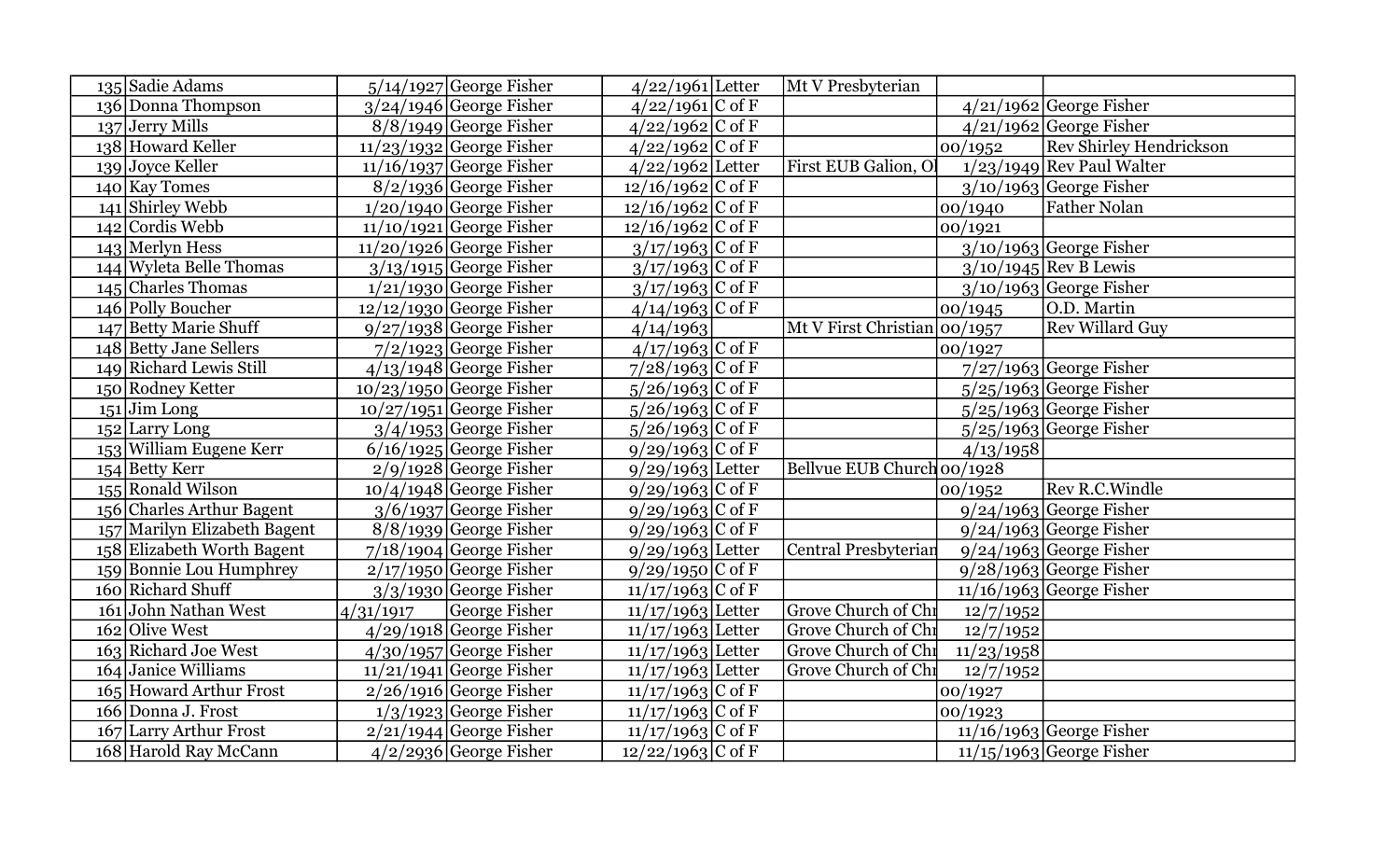| 169 Jo Ann McCann             | $3/23/1935$ George Fisher  | $3/29/1964$ Letter  | Johnstown EUB          |           | Rev. James Reob                            |
|-------------------------------|----------------------------|---------------------|------------------------|-----------|--------------------------------------------|
| $170$ Jo Ann Adams            | $1/27/1931$ George Fisher  | $3/29/1964$ C of F  |                        |           | $3/22/1964$ George Fisher                  |
| 171 Paul Leroy Atherton       | $4/6/1964$ George Fisher   | $3/29/1964$ C of F  |                        |           | $3/22/1964$ George Fisher                  |
| 172 Judy Atherton             | $1/26/1942$ George Fisher  | $3/29/1964$ C of F  |                        |           | $3/22/1964$ George Fisher                  |
| 173 Eugene Spaulding Baxter   | $3/4/1931$ George Fisher   | $3/29/1964$ Letter  | Mulberry St. Method    |           | $1944$ Rev Lewis                           |
| 174 Lulu Baxter               | $2/22/1934$ George Fisher  | $3/29/1964$ Letter  | Mulberry St. Method    |           | 1946 Rev M. Scott                          |
| 175 Deborah Lynn Baxter       | $10/29/1953$ George Fisher | $3/29/1964$ C of F  |                        |           | $11/11/1956$ Rev A. Green                  |
| 176 Harold Eugene Gates       | $11/8/1932$ George Fisher  | $3/29/1964$ Letter  | Mulberry St. Method    |           | 5/29/1953 Robert Lang                      |
| 176 Jeanette Gates            | $10/1/1940$ George Fisher  | $3/29/1964$ Letter  | Mulberry St. Method    | 1951      |                                            |
| 177 Levita Robson             | $4/14/1927$ George Fisher  | $3/29/1964$ Letter  | <b>Brandon Baptist</b> | Yes       |                                            |
| 178 Donald Eugene Stout       | $4/5/1935$ George Fisher   | $3/29/1964$ C of F  |                        |           | $3/22/1964$ George Fisher                  |
| 179 Maxie Stout               | $3/1/1936$ George Fisher   | $3/29/1964$ C of F  |                        |           | $3/22/1964$ George Fisher                  |
| 180 David Retford Van Voorhis | $5/9/1938$ George Fisher   | $5/21/1964$ Letter  | Indianola Meth. Col    |           | 3/1/1960 Rev Lee Morehead                  |
| 181 Dorthy Van Voorhis        | $6/12/1938$ George Fisher  | $5/21/1964$ Letter  | Indianola Meth. Col    | 1953      |                                            |
| 182 Rev Robert Breese         | $4/19/1913$ Robert Breese  | $7/5/1964$ Letter   | <b>Blue Lick EUB</b>   | 1913      |                                            |
| 183 Flora Jean Breese         | $11/8/1915$ Robert Breese  | $7/5/1964$ Letter   | <b>Blue Lick EUB</b>   | 12/3/1916 |                                            |
| 184 Ruth Mildred Breese       | $9/29/1940$ Robert Breese  | $7/5/1964$ Letter   | <b>Blue Lick EUB</b>   | 1941      |                                            |
| 185 Mary Jeanette Breese      | $10/20/1942$ Robert Breese | $7/5/1964$ Letter   | <b>Blue Lick EUB</b>   | 1943      |                                            |
| 186 Orie Graves               | $2/16/1912$ Robert Breese  | $4/18/1965$ C of F  |                        |           | $9/15/1938$ RevPennington                  |
| 187 Kenneth Butler            | <b>Robert Breese</b>       | $4/18/1965$ C of F  |                        |           |                                            |
| 188 Betty Butlerr             | <b>Robert Breese</b>       | $4/18/1965$ C of F  |                        |           |                                            |
| 189 Linda Stringfellow        | <b>Robert Breese</b>       | $4/18/1965$ C of F  |                        |           |                                            |
| 190 Roy Robson                | <b>Robert Breese</b>       | $10/12/1965$ Letter | South Vernon Chapel    |           |                                            |
| 191 Bradley Leroy Mills       | 1/28/1954 Robert Breese    | $12/5/1965$ C of F  |                        |           | $12/5/1965$ Robert Breese                  |
| 192 James Richard Sellers     | $9/4/1955$ Robert Breese   | $12/5/1965$ C of F  |                        |           | $12/5/1965$ Robert Breese                  |
| 193 Margaret Jean Sellers     | $2/12/1954$ Robert Breese  | $12/5/1965$ C of F  |                        |           | $12/5/1965$ Robert Breese                  |
| 194 Robert Gregory Arck, Jr   | $4/12/1955$ Robert Breese  | $12/5/1965$ C of F  |                        |           | $12/5/1965$ Robert Breese                  |
| 195 Robert Gregory Arck, Sr   | $5/9/1936$ Robert Breese   | $12/5/1965$ C of F  |                        |           | $4/10/1949$ John Stalker, William Ferguson |
| 196 Dorthy Ann Arck           | $8/10/1936$ Robert Breese  | $12/5/1965$ C of F  |                        |           | $5/23/1964$ George Fisher                  |
| 197 Clyde William Fawcett     | $12/17/1938$ Robert Breese | $4/10/1966$ Letter  | South Vernon Chapel    |           |                                            |
| 198 Richard Nelson Fawcett    | $11/6/1937$ Robert Breese  | $4/10/1966$ Letter  | South Vernon Chapel    |           |                                            |
| 199 Paul Arthur Ketter        | $7/1/1941$ Robert Breese   | $4/10/1966$ Letter  | South Vernon Chapel    |           |                                            |
| 200 Robert Edward Ketter      | $8/15/1943$ Robert Breese  | $4/10/1966$ Letter  | South Vernon Chapel    |           |                                            |
| 201 Richard Warren Ketter     | $4/9/1945$ Robert Breese   | $4/10/1966$ Letter  | South Vernon Chapel    |           |                                            |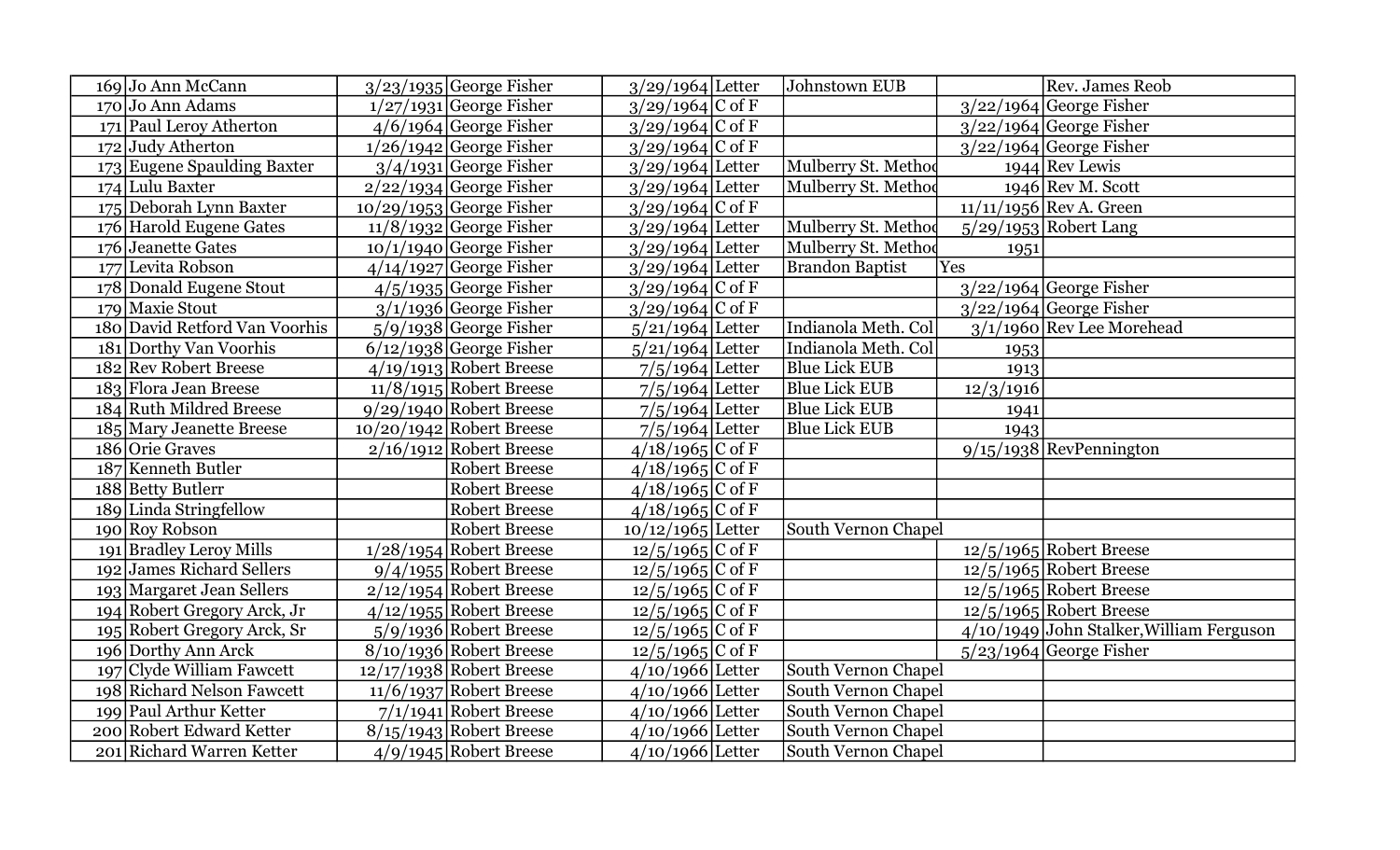| 202 Harold Edmand Wilson      |           | $3/16/1937$ Robert Breese     | $4/10/1966$ Letter | South Vernon Chapel                   |           |                                |
|-------------------------------|-----------|-------------------------------|--------------------|---------------------------------------|-----------|--------------------------------|
| 203 Charles Robert Wilson     |           | $6/21/1939$ Robert Breese     | $4/10/1966$ Letter | South Vernon Chapel                   |           |                                |
| 204 John Bricker              | 3/20/1897 | Robert Breese                 | $4/10/1966$ Letter | <b>Brandon Methodist</b>              |           |                                |
| 205 Helen Bricker             |           | $3/2/1902$ Robert Breese      | $4/10/1966$ C of F |                                       |           |                                |
| 206 Pamela Sue Haire          |           | $7/14/1951$ Robert Breese     | $4/10/1966$ C of F |                                       |           |                                |
| 207 Paulette Haire            |           | $5/26/1953$ Robert Breese     | $4/10/1966$ C of F |                                       |           |                                |
| 208 Harold Tomes              |           | $3/25/1939$ Robert Breese     | 4/10/1966 Letter   |                                       |           | 9/3/1950 Rev Hubert Cagwin     |
| 209 Roberta Tomes             |           | $4/8/1940$ Robert Breese      | $4/10/1966$ C of F |                                       |           | 4/10/1949 Rev William Ferguson |
| 210 Milton Shoultz            |           | 28-Jan Robert Breese          |                    | 4/10/1966 Transfer   Kendallville EUB |           |                                |
| 211 Helen Shoultz             |           | 29-Jan Robert Breese          |                    | $4/10/1966$ Transfer Kendallville EUB |           |                                |
| 212 Maude Stringfellow        |           | $6/4/1901$ Robert Breese      | $4/10/1966$ Letter | <b>Amity Meth</b>                     |           | $4/11/1965$ Rev Tatgenburst    |
| 213 Marrice Fawcett           |           | $6/11/1940$ Robert Breese     | $4/10/1966$ Letter | <b>Berlin Methodist</b>               |           |                                |
| $214$ Adalou Kelly            |           | $1/4/1951$ Larry J. Wahlie    | $4/10/1966$ C of F |                                       |           | $10/2/1966$ Larry Wahlie       |
| 215 Cheryl Kine Ott           |           | $10/18/1949$ Larry J. Wahlie  | $4/10/1966$ C of F |                                       |           | $10/2/1966$ Larry Wahlie       |
| 216 Della Gay Rozewicz        |           | $10/28/1951$ Larry J. Wahlie  | $4/10/1966$ C of F |                                       |           | 10/2/1966 Larry Wahlie         |
| 217 Rebecca Pauline Rozewicz  |           | $11/16/1950$ Larry J. Wahlie  | $4/10/1966$ C of F |                                       |           | $10/2/1966$ Larry Wahlie       |
| 218 Larry J. Wahlie           |           | $5/28/1945$ Larry J. Wahlie   | 4/10/1966 Letter   | Criderville EUB                       |           | $8/5/1962$ Rev Paul Watson     |
| 219 Linda J. Wahlie           |           | $12/17/1944$ Larry J. Wahlie  | $4/10/1966$ Letter | Christian Union                       |           | <b>Rev Howard Dunlap</b>       |
| 220 Dawn Beeman               |           | $2/13/1946$ Larry J. Wahlie   | $4/10/1966$ C of F | Luthern Shelby, Ohio                  |           |                                |
| 221 Thomas Beeman             |           | $2/26/1946$ Larry J. Wahlie   | $4/10/1966$ Letter | Nazarene                              |           | 10/2/1966 Larry Wahlie         |
| 222 Doris Mabel Gamble        |           | $4/22/1922$ Larry J. Wahlie   | $4/10/1966$ C of F |                                       |           | $8/1/1943$ A Missionary        |
| Delores Hazel Thompson<br>223 |           | $1/28/1937$ Larry J. Wahlie   | 4/10/1966 Letter   | First Christian, Mt.                  | 4/2/1958  |                                |
| Lenn Gilliland<br>224         |           | $11/9/1911$ Larry J. Wahlie   | $1/8/1967$ C of F  |                                       |           |                                |
| 225 Pauline Gilliland         |           | $6/12/1916$ Larry J. Wahlie   | $1/8/1967$ Letter  | Christian & Missy Al                  | 4/21/1905 |                                |
| 226 Ralph Wm. Saulters        |           | Larry J. Wahlie               | $3/5/1967$ Letter  | <b>Whitehall Baptist</b>              |           |                                |
| 227 Eva Jane Saulters         |           | Larry J. Wahlie               | $3/5/1967$ Letter  | <b>Whitehall Baptist</b>              |           |                                |
| 228 James Ralph Saulters      |           | Larry J. Wahlie               | $3/5/1967$ Letter  | <b>Whitehall Baptist</b>              |           |                                |
| 229 Darlene Sue Saulters      |           | Larry J. Wahlie               | $3/5/1967$ Letter  | Whitehall Baptist                     |           |                                |
| 230 Doris Heagren             | 8/27/1883 | Larry J. Wahlie               | $6/27/1967$ Letter | First Christian                       |           | $1916$ Rev Long                |
| 231 Rev Donald Pickens        |           | 11/13/1934 Donald W. Pickens  | $9/8/1968$ Letter  | Johnsville EUB                        |           |                                |
| 232 Jean Pickens              |           | $5/16/1933$ Donald W. Pickens | $9/8/1968$ Letter  | Johnsville EUB                        |           |                                |
| 233 Dena Butler               |           | 4-Sep Donald W. Pickens       | $2/25/1968$ C of F |                                       |           | $2/25/1968$ Rev Pickens        |
| 234 Thelma Farquhar           |           | $4/15/1910$ Donald W. Pickens | $2/25/1968$ Letter | <b>First Christian Chure</b>          |           | $2/25/1968$ Rev Pickens        |
| 235 Edwin Hofmann             |           | Donald W. Pickens             | $2/25/1968$ Letter | <b>First Presbyterian</b>             |           | $2/25/1968$ Rev Pickens        |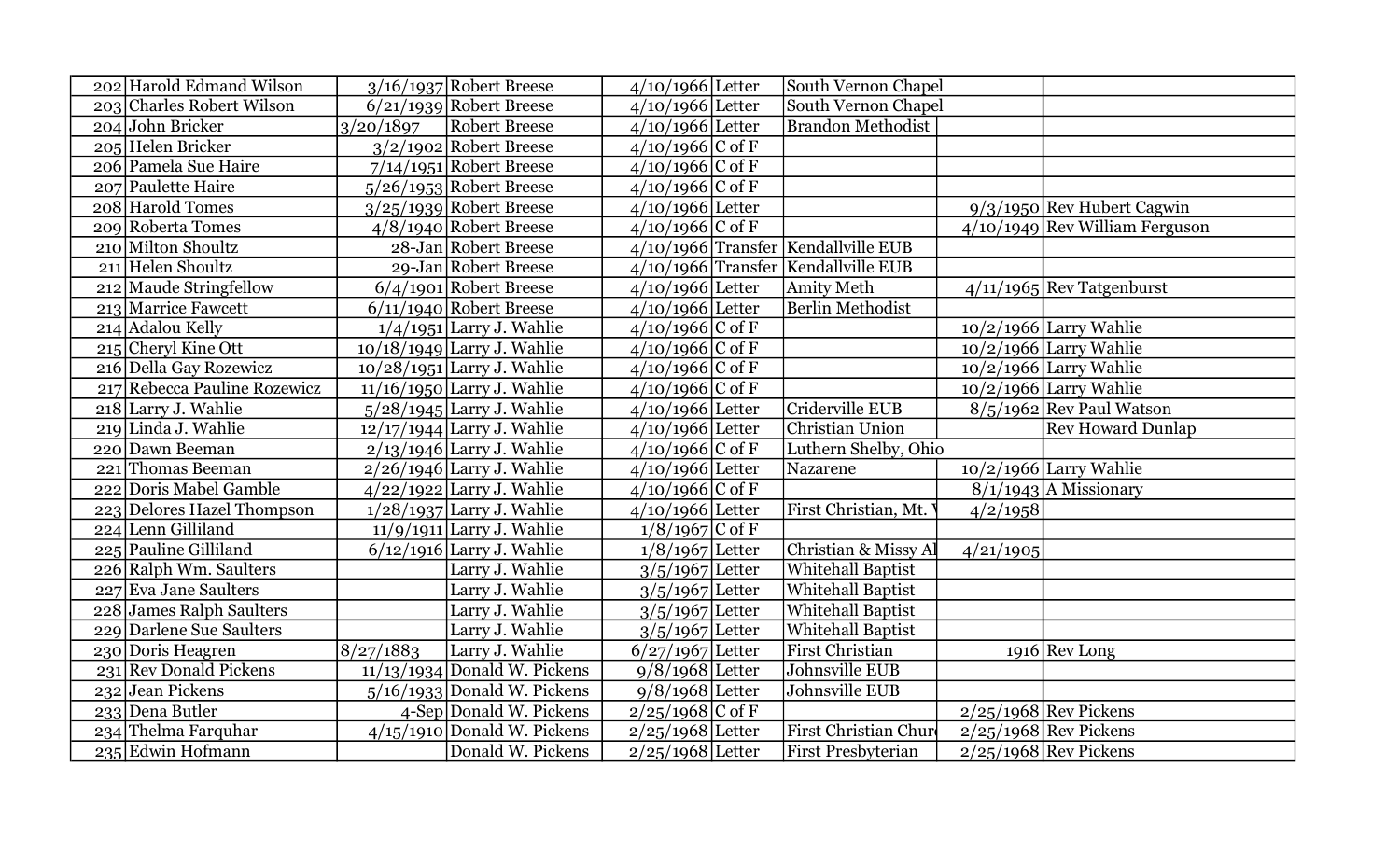| 236 Roberta Hofmann         | Donald W. Pickens              | $2/25/1968$ Letter  | <b>First Presbyterian</b> | $2/25/1968$ Rev Pickens       |
|-----------------------------|--------------------------------|---------------------|---------------------------|-------------------------------|
| 237 Josephine Kreps         | $1/2/1903$ Donald W. Pickens   | $2/25/1968$ Letter  | <b>First Presbyterian</b> | $2/24/1968$ Rev James Hunt    |
| 238 Daphne Tomes            | Donald W. Pickens              | $2/25/1968$ Letter  | <b>Riley Baptist</b>      |                               |
| 239 Floyd Thomas            | $12/10/1930$ Donald W. Pickens | $2/25/1968$ C of F  |                           | $2/25/1968$ Rev Pickens       |
| $240$ Mary J. Thomas        | $5/7/1938$ Donald W. Pickens   | $2/25/1968$ C of F  |                           | $2/25/1968$ Rev Pickens       |
| 241 Marina Thomas           | Donald W. Pickens              | $2/25/1968$ C of F  |                           | $2/25/1968$ Rev Pickens       |
| 242 Steven Eugene Thomas    | Donald W. Pickens              | $2/25/1968$ C of F  |                           | $2/25/1968$ Rev Pickens       |
| 243 Tom Williams            | Donald W. Pickens              | $2/25/1968$ C of F  |                           | $2/25/1968$ Rev Pickens       |
| 244 Saundra Veatch          | Donald W. Pickens              | $2/25/1968$ C of F  |                           | $2/25/1968$ Rev Pickens       |
| 245 Saundra McQueen         | Donald W. Pickens              | $2/25/1968$ C of F  |                           | $4/10/1949$ Rev W.E. Ferguson |
| 246 Samuel McQueen          | Donald W. Pickens              | $2/25/1968$ C of F  |                           |                               |
| 247 Sue Lynn (Graham) Mills | Donald W. Pickens              | $2/25/1968$ C of F  |                           |                               |
| 248 Charles Harden          | $3/16/2019$ Donald W. Pickens  | $12/15/1968$ Letter | Locke                     |                               |
| 249 Erma Harden             | 13-Apr Donald W. Pickens       | $12/15/1968$ Letter | Locke                     |                               |
| 250 William Chalfant        | Donald W. Pickens              | $12/15/1968$ Letter | Mulberry St. Methodist    |                               |
| 251 Jean Chalfant           | Donald W. Pickens              | $12/15/1968$ Letter | Mulberry St. Methodist    |                               |
| $252$ John Chalfant         | Donald W. Pickens              | $12/15/1968$ Letter | Mulberry St. Methodist    |                               |
| 253 Jack Gray               | Donald W. Pickens              | $12/15/1968$ Letter | Mulberry St. Methodist    |                               |
| 254 Bonnie Beeman           | $2/18/1956$ Donald W. Pickens  | $10/5/1969$ C of F  |                           |                               |
| 255 Kathy Sue Fawcett       | $12/30/1955$ Donald W. Pickens | $10/5/1969$ C of F  |                           |                               |
| $256$ Charlie M Long        | $2/16/1956$ Donald W. Pickens  | $10/5/1969$ C of F  |                           | $10/5/1969$ Rev Pickens       |
| 257 Jeffrey W. Pickens      | $9/7/1956$ Donald W. Pickens   | $10/5/1969$ C of F  |                           | $10/5/1969$ Rev Pickens       |
| 258 Leora Purdy             | $9/21/1925$ Donald W. Pickens  | 10/5/1969           |                           | <b>Rev Harry Lyons</b>        |
| 259 Virginia Totman         | M.H. Willard                   | $1/4/1970$ Letter   | Mt V Baptist              |                               |
| 260 Thomas Lee Morrow       | M.H. Willard                   | $11/29/1970$ Letter | Gay St. Meth              |                               |
| $261$ John G Francies       | M.H. Willard                   | $11/29/1970$ Letter | Grace                     |                               |
| 262 June Francies           | M.H. Willard                   | 11/29/1970          |                           |                               |
| $263$ Jeffrey Francies      | M.H. Willard                   | 11/29/1970          |                           |                               |
| 264 David Francies          | M.H. Willard                   | 11/29/1970          |                           |                               |
| $265$ Gary Francies         | M.H. Willard                   | 11/29/1970          |                           |                               |
| 266 Peter Rutkowski         | M.H. Willard                   | $1/17/1971$ C of F  |                           |                               |
| 267 Agnes Rutkowski         | M.H. Willard                   | $1/17/1971$ C of F  |                           |                               |
| 268 Regina Kay Rutkowski    | 8/10/1954 M.H. Willard         | $1/17/1971$ C of F  |                           | $1/17/1971$ Rev M.H. Willard  |
| 269 Tina Kathern Rutkowski  | $12/4/1957$ M.H. Willard       | $1/17/1971$ C of F  |                           | $1/17/1971$ Rev M.H. Willard  |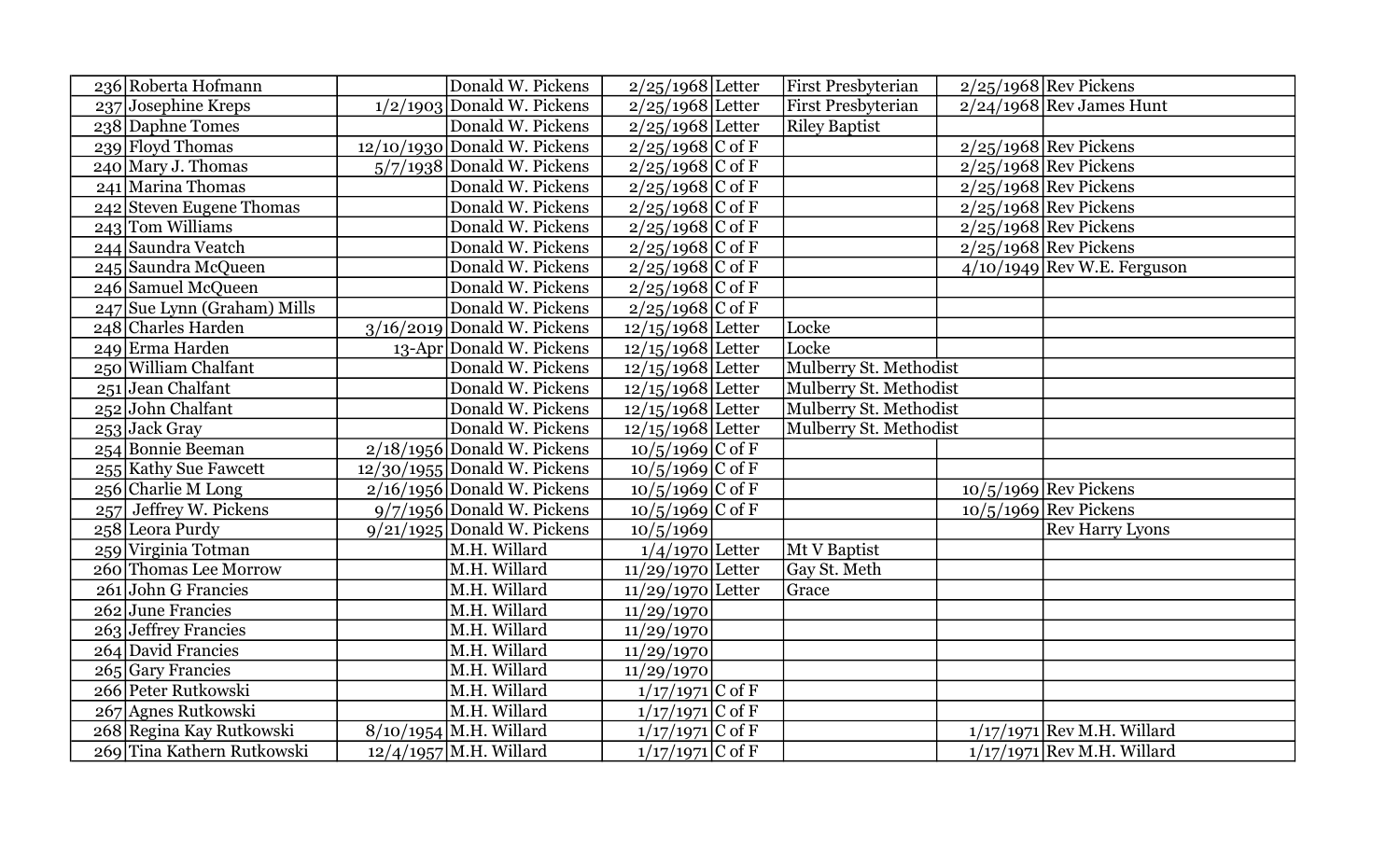| 270 Kelly Jo Rutkowski        | $7/24/1959$ M.H. Willard   | $1/17/1971$ C of F  |                                           | $1/17/1971$ Rev M.H. Willard     |
|-------------------------------|----------------------------|---------------------|-------------------------------------------|----------------------------------|
| 271 Peter Anthony Rutkowski   | $7/6/1961$ M.H. Willard    | $1/17/1971$ C of F  |                                           | $1/17/1971$ Rev M.H. Willard     |
| 272 Cindy Sue Rutkowski       | $5/18/1965$ M.H. Willard   | $1/17/1971$ C of F  |                                           | $1/17/1971$ Rev M.H. Willard     |
| 273 John Rozewicz             | M.H. Willard               | $1/17/1971$ C of F  |                                           | $1/17/1971$ Rev M.H. Willard     |
| 274 Debra Lynn Fawcett        | 4/12/1957 M.H. Willard     | $4/4/1971$ C of F   |                                           | $4/4/1971$ Rev M.H. Willard      |
| 275 Cheri Lee Fawcett         | $1/20/1959$ M.H. Willard   | $4/4/1971$ C of F   |                                           | $4/4/1971$ Rev M.H. Willard      |
| 276 Melanie Sue Fawcett       | $2/29/1960$ M.H. Willard   | $4/4/1971$ C of F   |                                           | $4/4/1971$ Rev M.H. Willard      |
| 277 Carl Neighbarger          | M.H. Willard               | $11/21/1971$ C of F |                                           |                                  |
| 278 Carolyn Neighbarger       | M.H. Willard               | $11/21/1971$ C of F |                                           |                                  |
| 279 Wilton Grant              | M.H. Willard               |                     | $\sqrt{12/12/1971}$ Transfer Gay St. Meth |                                  |
| 280 Eileen Grant              | M.H. Willard               |                     | $12/12/1971$ Transfer Gay St. Meth        |                                  |
| 281 Lisa Gates                | M.H. Willard               | 5/7/1972            |                                           |                                  |
| 282 Pam Palm                  | 26-May H. Daniel Drew      | 6/2/1974            |                                           |                                  |
| 283 Connie Alicie             | $6/3/1950$ H. Daniel Drew  |                     | 1/12/1975 Transfer Mt Liberty             | Carl Hawkins                     |
| 284 Brian Gary Palm           | $1/13/1961$ H. Daniel Drew | $5/18/1975$ C of F  |                                           |                                  |
| 285 Tammy Lynn "Elizabeth" Ve | $1/24/1960$ H. Daniel Drew | $5/18/1975$ C of F  |                                           | $5/11/1975$ H. Daniel Drew       |
| 286 Tina Marie Ballard        | H. Daniel Drew             | $5/18/1975$ C of F  |                                           | $\sqrt{8/1/1976}$ James Kilgrove |
| 287 Patricia Ann Williams     | $6/9/1962$ H. Daniel Drew  | $5/18/1975$ C of F  |                                           | $4/14/1974$ H. Daniel Drew       |
| 288 Joan Ransom               | $5/15/1936$ H. Daniel Drew | $5/18/1975$ Letter  | Freindship UMC                            |                                  |
| 289 Fern Kilgrove             | James Kilgrove             | Jan-77 Letter       | Fitchville UMC                            |                                  |
| 290 Jean Williams             | <b>James Kilgrove</b>      | $12/3/1978$ PF      |                                           |                                  |
| 291 Janet Connell             | <b>James Kilgrove</b>      | $12/3/1978$ PF      |                                           |                                  |
| $292$ Bonnie Long             | James Kilgrove             | $12/3/1978$ PF      |                                           |                                  |
| 293 Karen Long                | <b>James Kilgrove</b>      | $12/3/1978$ PF      |                                           |                                  |
| 294 Debbie Gieger             | <b>James Kilgrove</b>      | $12/3/1978$ PF      |                                           |                                  |
| 295 Neil Costick              | <b>James Kilgrove</b>      | $12/3/1978$ Letter  | Mulberry St. Methodist                    |                                  |
| 296 Roxanna Litt              | <b>James Kilgrove</b>      | $12/3/1978$ PF      |                                           |                                  |
| $297$ Kim Horn                | <b>James Kilgrove</b>      | $12/31/1980$ Letter | Gay St. Meth                              |                                  |
| 298 Monica Costick            | <b>James Kilgrove</b>      | $4/12/1981$ PF      |                                           |                                  |
| $299$ Pam Long                | James Kilgrove             | $5/24/1981$ Letter  | Wadsworth 1st Christian                   |                                  |
| 300 Martha Deavers            | <b>James Kilgrove</b>      | $1/29/1981$ Letter  |                                           |                                  |
| 301 Lois Stricker             | <b>James Kilgrove</b>      | $6/21/1981$ Letter  |                                           |                                  |
| 302 Sandy Stricker            | <b>James Kilgrove</b>      | $6/21/1981$ PF      |                                           |                                  |
| <b>Robert Fowler</b>          |                            | $4/15/1990$ CT      | <b>OD</b>                                 |                                  |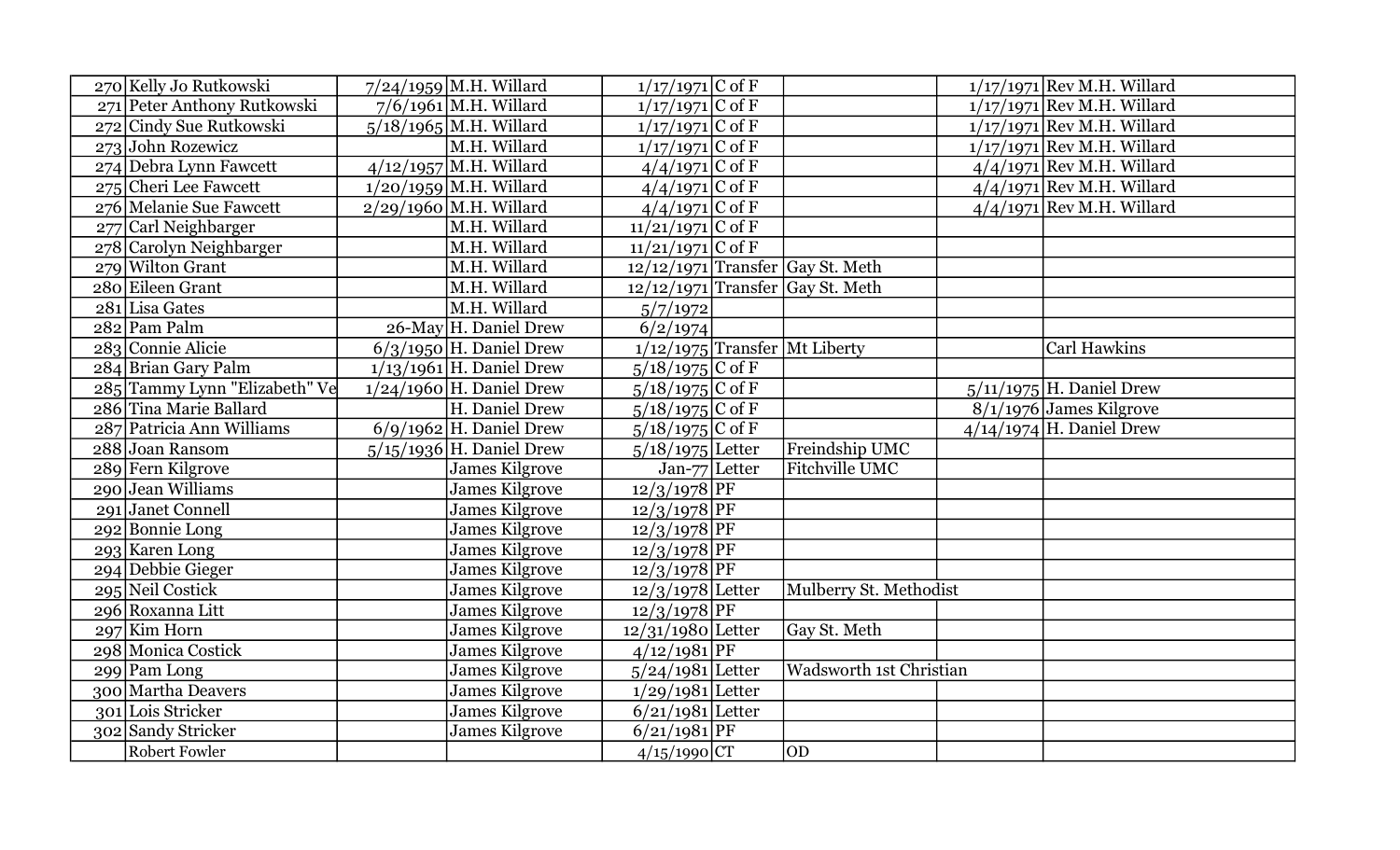| Judy Fowler                              |                      | $4/15/1990$ CT                     | <b>UMC</b>                |  |
|------------------------------------------|----------------------|------------------------------------|---------------------------|--|
| Lena Weaver                              |                      | $4/15/1990$ CT                     | <b>OD</b>                 |  |
| Amy Lucille Carey                        |                      | $4/15/1990$ PF                     |                           |  |
| <b>Christopher Alan Carey</b>            |                      | $4/15/1990$ PF                     |                           |  |
| Wilfred H. Horn                          |                      | $\mathbf{P}$                       |                           |  |
| Bette E. Horn                            |                      |                                    |                           |  |
| <b>Tiffany Levers Quebedo</b>            |                      |                                    |                           |  |
| Angela Nicole Mills                      |                      |                                    |                           |  |
| William R. Spitzer                       |                      |                                    |                           |  |
| James Derrick Mills                      |                      |                                    |                           |  |
| <b>Audrey Elizabeth Railing Campbell</b> | <b>Gary Campbell</b> | $10/3/1999$ CT                     | Wesley UMC, Portsmouth    |  |
| William Lee Horn                         | <b>Gary Campbell</b> | $2/27/2000$ PF                     |                           |  |
| Rene Kendal Joris                        | <b>Gary Campbell</b> | $2/27/2000$ PF                     |                           |  |
| Alisson Lee Horn Joris                   | <b>Gary Campbell</b> | $2/27/2000$ PF                     |                           |  |
| Deborah Ann Deavers Mills                | Gary Campbell        | $2/27/2000$ PF                     |                           |  |
| Waustella Edythe Howard McNabb Perrin    | <b>Gary Campbell</b> | $2/25/2001$ PF                     |                           |  |
| Julie Marlena Grubaugh                   | <b>Gary Campbell</b> | 2/25/2001 PF                       |                           |  |
| Geroge Lewis Llewellyn                   | <b>Gary Campbell</b> | 2/25/2001 PF                       |                           |  |
| Marjorie Marie Charlton Shultz           | <b>Gary Campbell</b> | $2/25/2001$ PF                     |                           |  |
| Sherri Lynn Ware                         | <b>Gary Campbell</b> | $2/25/2001$ PF                     |                           |  |
| Helen Joan Koontz                        | <b>Gary Campbell</b> | $4/8/200\overline{1}\overline{CT}$ | First UMC, Cardington     |  |
| Virginia Sharp                           | <b>Gary Campbell</b> | $4/8/2001$ PF                      |                           |  |
| Anna Mae Penhorwood Hackman              | <b>Gary Campbell</b> | $7/15/2001$ CT                     | First UMC, Marysville, Oh |  |
| Ronald L. Rosser                         | <b>Gary Campbell</b> | $7/15/2001$ CT                     | First Presbyterian Church |  |
| Helen R. Rosser                          | <b>Gary Campbell</b> | $7/15/2001$ PF                     | First Presbyterian Church |  |
| Barbara D. Rosser Newcomb                | <b>Gary Campbell</b> | $7/15/2001$ PF                     | First Presbyterian Church |  |
| James Reo Lepley                         | <b>Gary Campbell</b> | 10/21/2001 PF                      |                           |  |
| Marvel Ileta Lepley                      | <b>Gary Campbell</b> | 10/21/2001 PF                      |                           |  |
| Edith Belle Spurgeon                     | <b>Gary Campbell</b> | 10/21/2001 PF                      |                           |  |
| Kathry Jean Williams                     | <b>Gary Campbell</b> | 10/21/2001 PF                      |                           |  |
| Carl Edwin Williams                      | <b>Gary Campbell</b> | 9/22/2002 PF                       |                           |  |
| John Lewis Morrison                      | <b>Gary Campbell</b> | 9/22/2002 PF                       |                           |  |
| Marlin Ruth Murvine Morrison             | <b>Gary Campbell</b> | 9/22/2002 PF                       |                           |  |
| <b>Haley Baugher</b>                     | Gary Campbell        | 4/11/2004 PF                       | Confirmation              |  |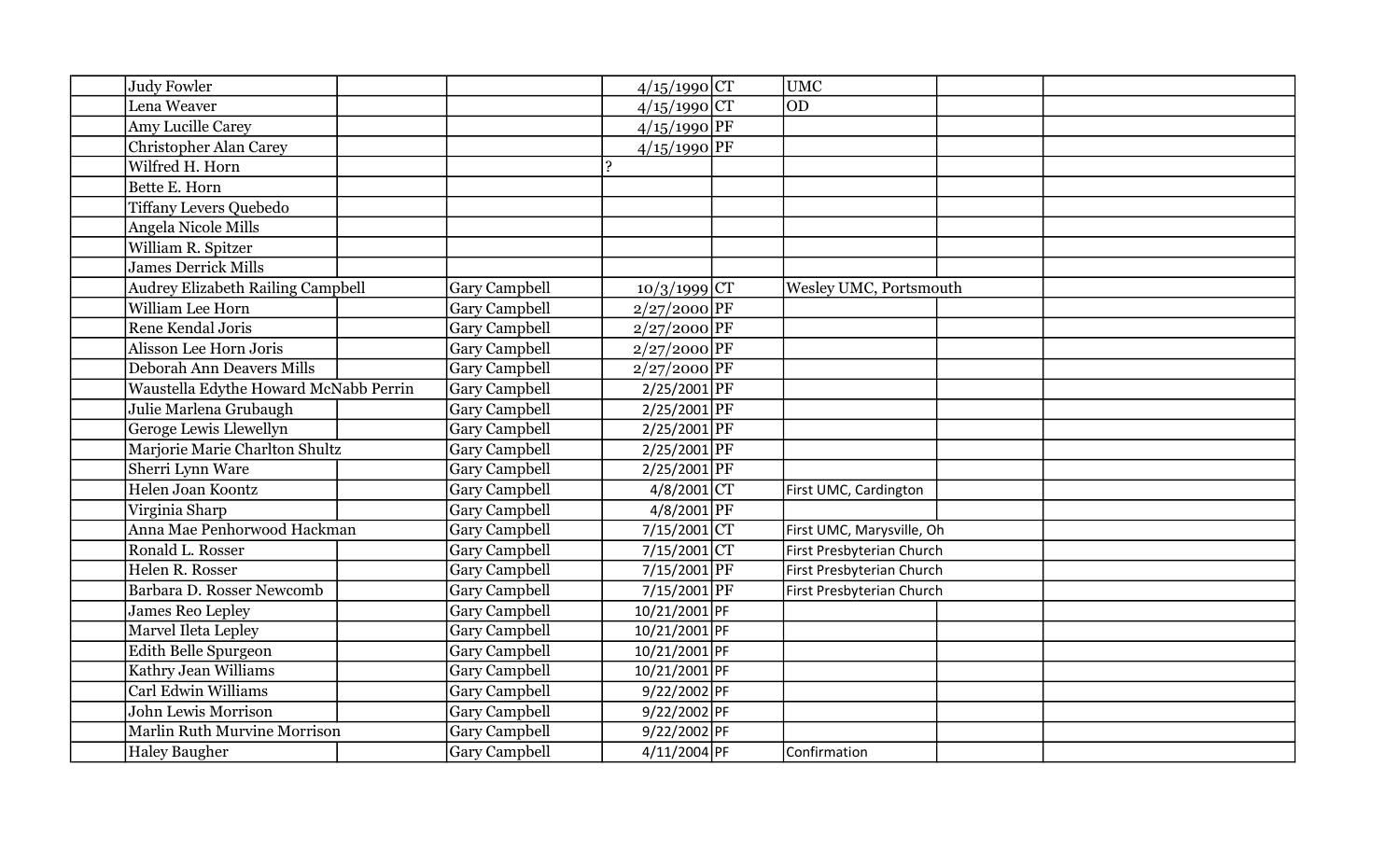| <b>Brady Shelhorn</b>           | <b>Gary Campbell</b> | 4/11/2004 PF   | Confirmation |  |
|---------------------------------|----------------------|----------------|--------------|--|
| <b>Brittany Eileen Shelhorn</b> | <b>Gary Campbell</b> | 4/11/2004 PF   |              |  |
| C. Stephen Baugher              | <b>Gary Campbell</b> | 4/11/2004 PF   |              |  |
| Teresa Baugher                  | <b>Gary Campbell</b> | 4/11/2004 PF   |              |  |
| Aaron S. Baugher                | <b>Gary Campbell</b> | 4/11/2004 PF   |              |  |
| Roger E. Chalfant               | <b>Gary Campbell</b> | $5/9/2004$ CT  | Mulberry St  |  |
| Emma Faye Neibarger             | <b>Gary Campbell</b> | 5/25/2004 PF   |              |  |
| <b>Tiffany Leigh Goff</b>       | <b>Gary Campbell</b> | $6/13/2004$ PF |              |  |
| Olive West                      | <b>Gary Campbell</b> | 7/12/2004      |              |  |
|                                 | <b>Gary Campbell</b> |                |              |  |
|                                 |                      |                |              |  |
|                                 |                      |                |              |  |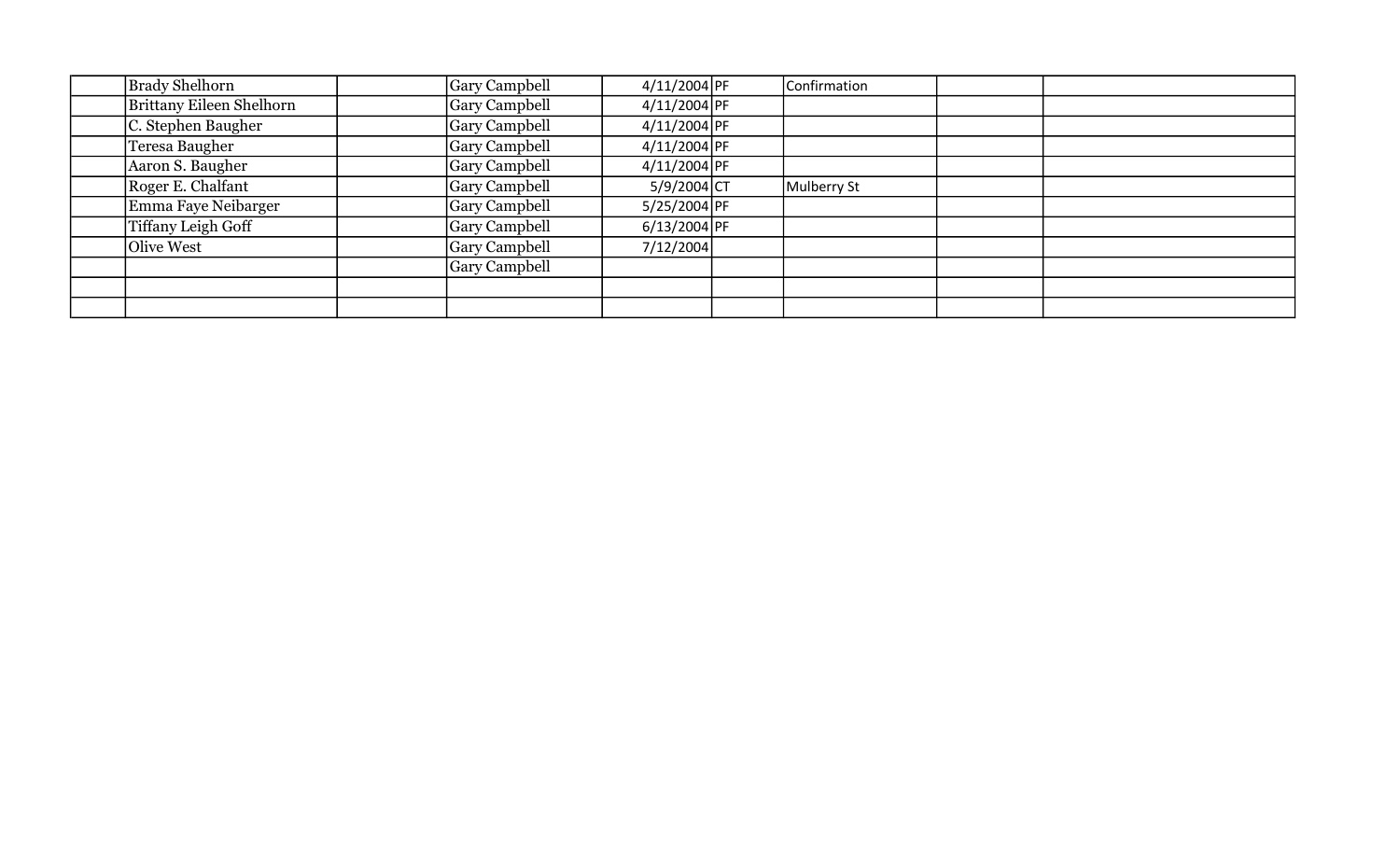|                      | Married                      |                           |                   | <b>Membership Ceased</b>                 | Remarks                   |                |  |
|----------------------|------------------------------|---------------------------|-------------------|------------------------------------------|---------------------------|----------------|--|
| When                 | To Whom                      | By Whom                   | When              | How                                      |                           |                |  |
|                      | $7/12/1945$ Vernon Darr      | Rev. Buckholet            |                   | $3/16/1959$ Letter of Trans              | <b>Trans to Lancaster</b> | $\mathbf{1}$   |  |
| $10/10/1929$ Burdell |                              |                           |                   | 4/5/1966 Letter of Recommendation        |                           | $\overline{2}$ |  |
|                      | 10/10/1929 Arthur McQuigg    |                           |                   | $4/5/1966$ Letter of Recommendation      |                           | 3              |  |
|                      | $2/20/1957$ Arthur Robson    | <b>Rev. Lowell Reeder</b> |                   | $5/1/1974$ Letter of Trans               | Lakeholm Nazarene         | $\overline{4}$ |  |
|                      | Mae                          |                           | $6/4/1980$ Death  |                                          |                           | 5              |  |
|                      | $7/31/1940$ Katherine        |                           | $5/10/1975$ Death |                                          | A Fine Finish             | 6              |  |
|                      | 7/31/1940 Harry Ketter       |                           |                   |                                          |                           | 7              |  |
|                      |                              |                           |                   |                                          |                           | 8              |  |
|                      | 14-Jan Frank Vannatta        | Rev. Geo. Black           |                   |                                          |                           | $\mathbf Q$    |  |
|                      | Howard Wilson                |                           |                   | $5/9/1973$ Letter of Trans               | First Church of Naz       | 10             |  |
|                      |                              |                           |                   | Death                                    |                           | 11             |  |
|                      |                              |                           |                   |                                          |                           | 12             |  |
|                      |                              |                           | $12/11/1980$ O.C  |                                          |                           | 13             |  |
|                      |                              |                           | $12/11/1980$ O.C  |                                          |                           | 14             |  |
|                      | <b>James McPeek</b>          |                           |                   |                                          |                           | 15             |  |
|                      | $6/30/1948$ Betty Butler     | Rev. Hugh Waite           |                   | 1980 Withdraw Green Valley Baptist       |                           | 16             |  |
|                      | $6/30/1948$ Marvin Mills     | Rev. Hugh Waite           | $2/17/2009$ Death |                                          |                           | 17             |  |
|                      | <b>Jess Newton</b>           |                           |                   | $11/17/1974$ Charge Conf Action          |                           | 18             |  |
|                      | James Neibarger              |                           |                   |                                          |                           | 19             |  |
|                      | $10/12/1952$ Kathleen Kreps  | Rev. Hugh Wyatt           |                   |                                          |                           | 20             |  |
|                      | $9/7/1940$ Alice Peugh       | Rev. Sparks               |                   |                                          |                           | 21             |  |
|                      | $9/7/1940$ Paul Stringfellow | Rev. Sparks               |                   |                                          |                           | 22             |  |
|                      | <b>Ray Benton</b>            |                           |                   | $1959$ Death                             |                           | 23             |  |
|                      | <b>William Burns</b>         |                           |                   | $11/17/1974$ Charge Conf Action          |                           | 24             |  |
|                      | Vivian F. Coffman            | J.W Sagar                 |                   | Trans. to Rev Young's Church             |                           | 25             |  |
|                      | $6/4/1939$ Delmar J. Young   | J.W Sagar                 |                   | Transfer                                 |                           | 26             |  |
|                      |                              |                           |                   | Transfer                                 |                           | 27             |  |
|                      |                              |                           |                   | Transfer                                 |                           | 28             |  |
|                      |                              |                           |                   | Transfer                                 |                           | 29             |  |
|                      |                              |                           |                   | Transfer                                 |                           | 30             |  |
|                      | Hazel                        |                           |                   | $5/1/1974$ Transfer to Lakeholm Nazarene |                           | 31             |  |
|                      | <b>Charles Robson</b>        |                           |                   | $5/1/1974$ Transfer to Lakeholm Nazarene |                           | 32             |  |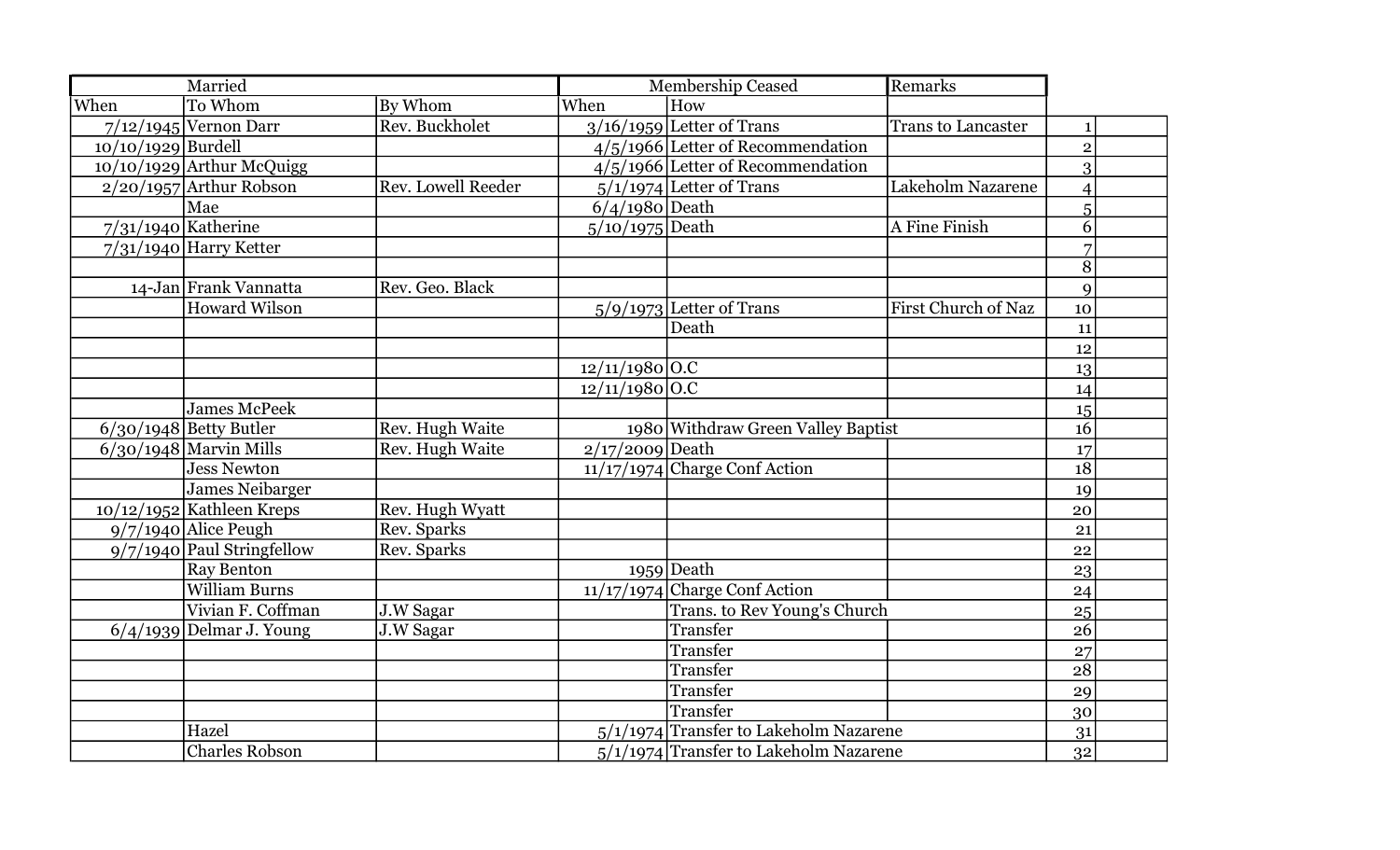| $7/3/1942$ Lewis Jones        |                        | $2/2/1980$ Death      |                                       | 33 |
|-------------------------------|------------------------|-----------------------|---------------------------------------|----|
| $7/12/1944$ Frank Hawkins     | Rev. Smith             |                       | <b>Gav Street</b>                     | 34 |
| James Alexander               |                        | $4/2/1968$ Trans      |                                       | 35 |
|                               |                        | $3/17/1980$ Death     |                                       | 36 |
| <b>Kennth Chesser</b>         |                        | 12/10/1980 Death      |                                       | 37 |
| $9/21/1963$ Conrad Doup       | George Fisher          |                       | $9/14/1970$ Transfer by letter Gay St | 38 |
| Charles C. Dice               |                        | $6/25/1961$ Death     |                                       | 39 |
| Lloyd Fawcett                 |                        |                       |                                       | 40 |
| <b>Estler Gregg</b>           |                        | $6/30/1955$ Dropped   |                                       | 41 |
| <b>Guy Gregg</b>              |                        | $6/30/1955$ Dropped   |                                       | 42 |
| Eileen                        |                        |                       | $5/17/1970$ Withdraw                  | 43 |
| <b>Chester Hatton</b>         |                        |                       | $5/17/1970$ Withdraw                  | 44 |
| Violet Cookman                |                        | Sep-76 Death          |                                       | 45 |
| <b>Harold Miller</b>          |                        | $12/22/1968$ Deceased |                                       | 46 |
| <b>James McPeek</b>           |                        |                       | Dec-67 Withdraw                       | 47 |
|                               |                        |                       | Dec-68 Deceased                       | 48 |
|                               |                        |                       | $6/30/1955$ Dropped Joined Episcopal  | 49 |
|                               |                        |                       | $5/2/1961$ Charge Conf Action         | 50 |
|                               |                        |                       | <b>Transfer Letter</b>                | 51 |
| 2/7/1953 Mildred Cline        | Turner Holt            | $6/8/1957$ Death      |                                       | 52 |
| $2/7/1953$ Leo B. Carpenter   | <b>Turner Holt</b>     |                       | $11/17/1974$ Charge Conf Action       | 53 |
| $3/3/1951$ John Jacquett      |                        |                       | $11/17/1974$ Charge Conf Action       | 54 |
| Earl Donaldson                |                        |                       | $3/1/1966$ Letter of Recommendation   | 55 |
| Neil Church                   |                        |                       | $9/10/1956$ Letter Columbus Baptist   | 56 |
| $2/27/1936$ William Talbot    | Rev. Totman            |                       |                                       | 57 |
| $12/4/1943$ Jean Perkey       | <b>W.H Barlow</b>      |                       | Death                                 | 58 |
| $12/4/1943$ Frank Lofgrin     | <b>W.H Barlow</b>      |                       | $8/4/1963$ Transfer to Evan           | 59 |
|                               |                        | $12/10/1980$ O.C      |                                       | 60 |
| $2/20/1957$ Donna McQuigg     | Lowell Reeder          |                       | $5/1/1974$ Letter of Trans            | 61 |
| $9/14/1940$ Johnson Combs     | W.W. Sloan             |                       |                                       | 62 |
| $1/19/1946$ Joseph E. Baldwin | T.A. Repass            | 11/7/1961 Dropped     |                                       | 63 |
|                               |                        |                       | Dead                                  | 64 |
| $5/16/1934$ Katherine Wells   | <b>Howard Peterson</b> | $2/7/1961$ Transfer   |                                       | 65 |
| 5/16/1934 Ray Neighbarger     | <b>Howard Peterson</b> | $2/7/1961$ Transfer   |                                       | 66 |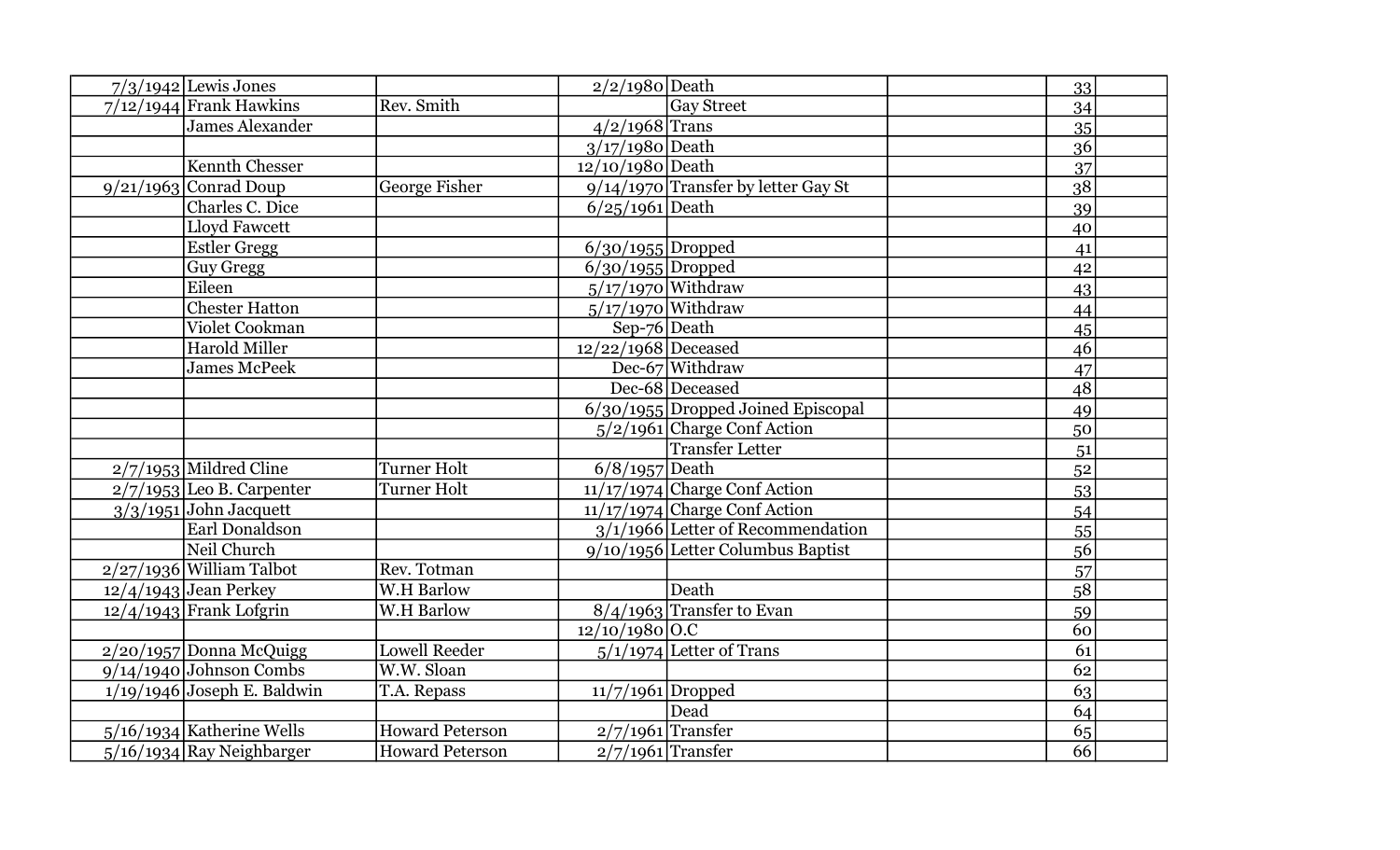|                       |                              |                   | $1/9/1966$ Letter           |                                 | 67              |
|-----------------------|------------------------------|-------------------|-----------------------------|---------------------------------|-----------------|
|                       |                              |                   | $5/3/1966$ Letter           |                                 | 68              |
|                       | $9/23/1950$ Dwight Haire     | Rev. Johnson      | $12/12/1986$ O.C            |                                 | 69              |
|                       | $7/12/1944$ Jennie Shoults   | Rev. Smith        | $12/26/1965$ Death          |                                 | 70              |
|                       |                              |                   |                             | $11/17/1974$ Charge Conf Action | 71              |
|                       | $10/12/1952$ Earl Sellers    | Rev. Hugh Wyatt   |                             |                                 | 72              |
|                       | $3/8/1958$ Delmar Young Jr.  | Rev D.J Young     |                             | trans                           | 73              |
|                       | $3/3/1946$ Gladys Long       |                   |                             |                                 | 74              |
|                       | $3/3/1946$ Eben Long         |                   |                             |                                 | 75              |
|                       | Dan Dean                     |                   |                             |                                 | 76              |
|                       |                              |                   | $5/17/1970$ withdraw        |                                 | 77              |
|                       | <b>William Wolfe</b>         |                   | $5/17/1970$ withdraw        |                                 | $\overline{78}$ |
|                       |                              |                   | $5/17/1970$ withdraw        |                                 | 79              |
|                       |                              |                   | $5/17/1970$ withdraw        |                                 | 80              |
|                       | 12/31/1910 Walter Hannan     | Rev A.J. Hook     | Jun-70 Death                |                                 | $\overline{81}$ |
|                       | $6/21/1947$ Merlyn Hess      | Rev B.L. Allen    | Sep-70                      |                                 | 82              |
| $7/26/1964$ Jack Gray |                              | <b>Rev Breese</b> |                             |                                 | 83              |
|                       | $6/1/1940$ Richard Stillings |                   | $12/10/1980$ O.C            |                                 | 84              |
|                       | Victoria Stillings           |                   | $12/10/1980$ O.C            |                                 | $\overline{85}$ |
|                       |                              |                   | $12/10/1980$ O.C            |                                 | 86              |
|                       |                              |                   | $12/10/1980\overline{)0.C}$ |                                 | 87              |
|                       |                              |                   | Dec-67                      |                                 | $\overline{88}$ |
|                       |                              |                   | Dec-67                      |                                 | 89              |
|                       |                              |                   | $Dec-67$                    |                                 | 90              |
|                       |                              |                   | $7/1/1964$ transfer         |                                 | 91              |
|                       |                              |                   | $7/1/1964$ transfer         |                                 | 92              |
|                       |                              |                   | $12/10/1980$ O.C            |                                 | 93              |
|                       |                              |                   | 12710/80                    | O.C                             | 94              |
|                       |                              |                   | 12710/80                    | $\overline{O.C}$                | 95              |
|                       |                              |                   | 12710/80                    | $\overline{O.C}$                | 96              |
|                       |                              |                   | $3/7/1965$ O.C              |                                 | 97              |
|                       |                              |                   | $5/17/1970$ O.C             |                                 | 98              |
|                       |                              |                   | $12/10/1980$ O.C            |                                 | 99              |
|                       |                              |                   | $11/7/1961$ O.C             |                                 | 100             |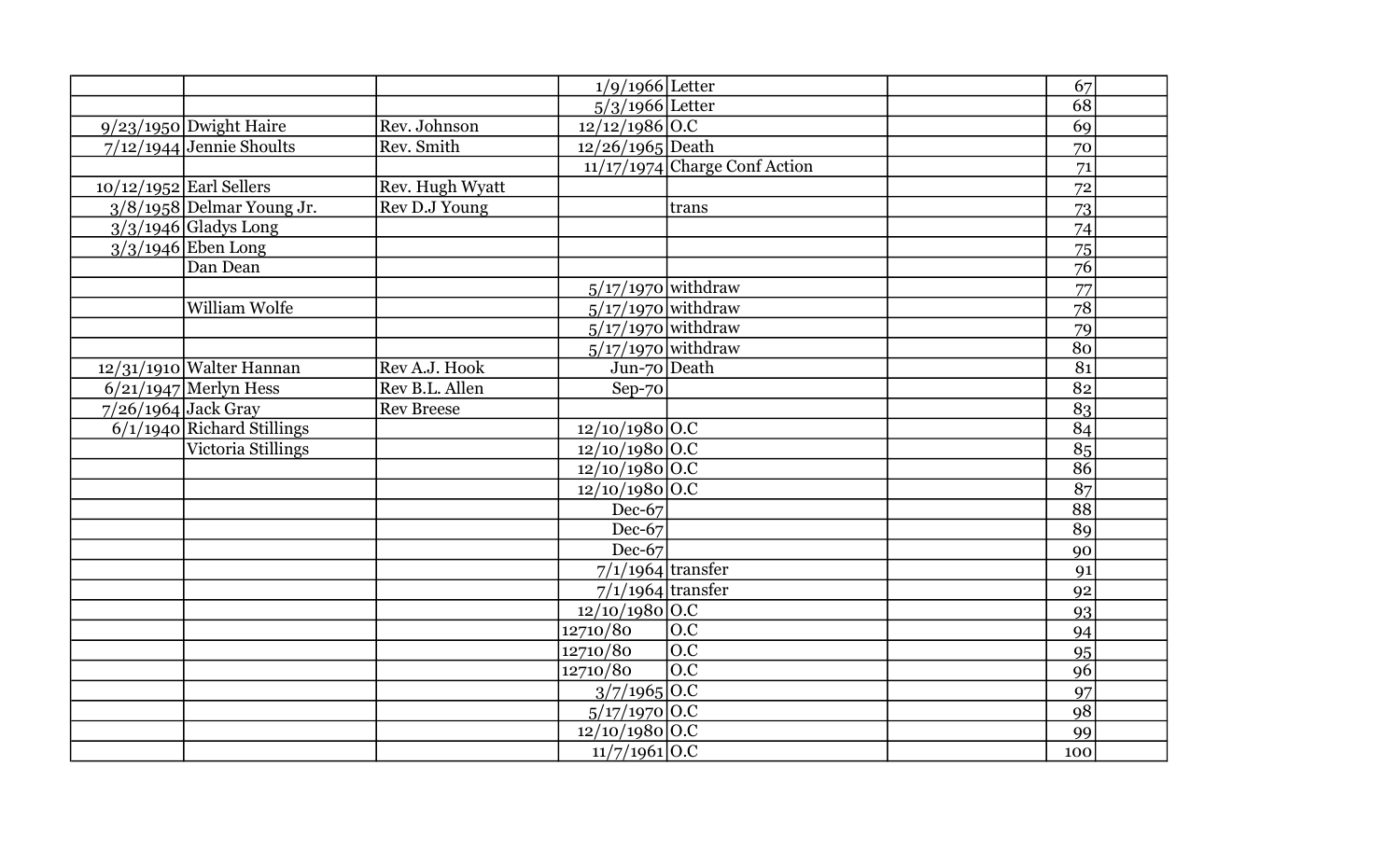| $6/7/1946$ Jeanne |                                  | Rev. Garfield Steedman      | $2/4/1964$ Transfer   |                              | 101 |  |
|-------------------|----------------------------------|-----------------------------|-----------------------|------------------------------|-----|--|
|                   | $6/7/1946$ Ray Close             | Rev. Garfield Steedman      | $2/4/1964$ Transfer   |                              | 102 |  |
|                   | 11/12/1955 Norma Jean Childress  | T.R.McGuiness               | 11/29/1961 Transfer   |                              | 103 |  |
|                   | $11/12/1955$ Paul Scott Sanders  | T.R.McGuiness               | $11/29/1961$ Transfer |                              | 104 |  |
|                   | $6/9/1962$ Paul Burton           | George Fisher               |                       | Transfer                     | 105 |  |
| 00/1941           | Leila Phillips                   | Rev Eugene Mansfield        |                       |                              | 106 |  |
| 00/1941           | Donald Thompson                  | <b>Rev Eugene Mansfield</b> |                       |                              | 107 |  |
|                   |                                  |                             |                       |                              | 108 |  |
|                   |                                  |                             | 2/4/1964              |                              | 109 |  |
|                   |                                  |                             | 2/4/1964              |                              | 110 |  |
|                   | Shultz                           |                             | $12/10/1980$ O.C      |                              | 111 |  |
|                   | $5/10/1970$ Thomas Morrow        | M.H. Willard                | $12/10/1980$ O.C      |                              | 112 |  |
|                   | $3/12/1967$ Tom Williams         | Larry Wahlie                |                       |                              | 113 |  |
|                   | $10/21/1966$ Gary Gamble         | Larry Wahlie                |                       |                              | 114 |  |
|                   | 4-Mar John Howard                |                             |                       |                              | 115 |  |
|                   |                                  |                             | $12/10/1980$ O.C      |                              | 116 |  |
|                   |                                  |                             | $12/10/1980$ O.C      |                              | 117 |  |
|                   |                                  |                             |                       |                              | 118 |  |
|                   | $7/18/1945$ Rev Alays Green      |                             |                       |                              | 119 |  |
|                   | $7/18/1945$ Rev Alays Green      | Death                       |                       | Rev J. Gary Campbell         | 120 |  |
|                   |                                  |                             |                       |                              | 121 |  |
|                   | $9/14/1958$ Carolyn Fletcher     | Chaplain Dorhman            |                       | $4/25/1965$ Transfer, Shelby | 122 |  |
|                   | $9/14/1958$ Raymond Ogborn       | Chaplain Dorhman            |                       | $4/25/1965$ Transfer, Shelby | 123 |  |
|                   | $8/21/1937$ Grace Dysort         | Rev. Lindenholt             |                       | $4/25/1965$ Transfer, Shelby | 124 |  |
|                   | $8/21/1937$ Clarence Ogborn      | Rev. Lindenholt             | $5/8/1968$ Death      |                              | 125 |  |
|                   | $5/6/1954$ Joan Curtis           | Rev Gideon Emigh            |                       |                              | 126 |  |
|                   | $5/6/1954$ Don Lambillotte       | Rev Gideon Emigh            |                       |                              | 127 |  |
|                   | $4/13/1959$ James Wyant          | Rev. Alego Green            | $12/10/1980$ O.C      |                              | 128 |  |
|                   | $9/19/1959$ Angelina Hawg        | Chaplain Saul               |                       | O.C                          | 129 |  |
|                   | $9/19/1959$ Newman Tomes         | Chaplin Saul                |                       |                              | 130 |  |
|                   | $3/17/1951$ Goldie Eileen Butler | <b>Rev Franklin Markly</b>  |                       |                              | 131 |  |
|                   | $3/17/1951$ Russell Ivan Beeman  | <b>Rev Franklin Markly</b>  |                       |                              | 132 |  |
|                   | $8/10/1948$ Thelma Weber         | <b>Rev. Houston Blevins</b> |                       | $11/17/1974$ Charge Conf A   | 133 |  |
|                   | $8/10/1948$ Bert Grindstaff      | <b>Rev. Houston Blevins</b> |                       | $11/17/1974$ Charge Conf A   | 134 |  |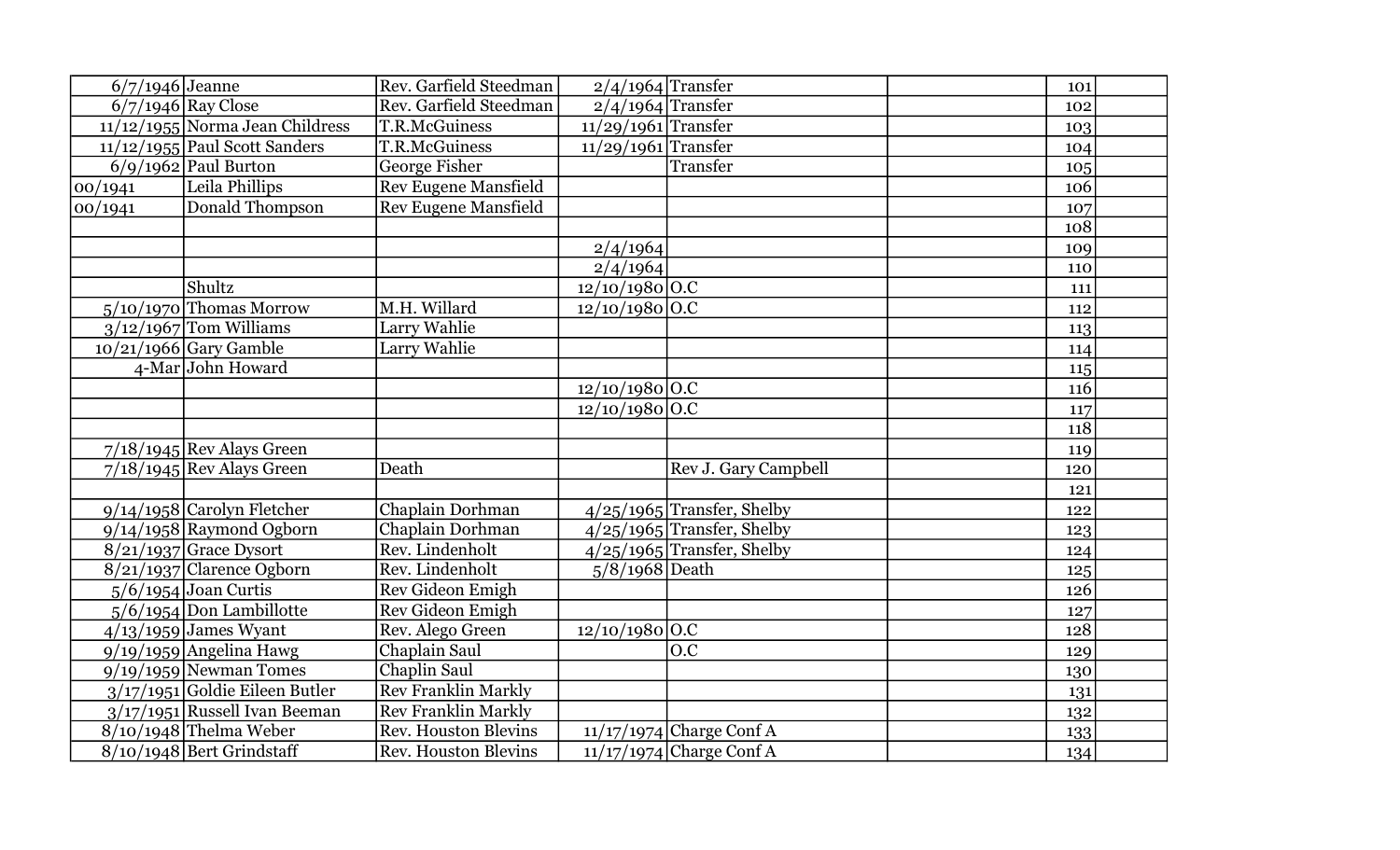|          |                              |                            | $3/3/1963$ Death     |                              | 135 |
|----------|------------------------------|----------------------------|----------------------|------------------------------|-----|
|          | $4/13/1969$ Dave Riley       | <b>Rev. Robert Billst</b>  | 12/11/1972           |                              | 136 |
|          | $12/27/1967$ Sue Lynn Graham | <b>Rev. Donald Pickens</b> |                      |                              | 137 |
|          | $1/23/1959$ Joyce McDowell   | <b>Rev Paul Walter</b>     | $12/10/1980$ O.C     |                              | 138 |
|          | $1/23/1959$ Howard Keller    | <b>Rev Paul Walter</b>     | $12/10/1980$ O.C     |                              | 139 |
|          | $8/16/1957$ Truman Tomes     |                            |                      | Oct-68 withdraw              | 140 |
|          | $2/1/1959$ Cordis Webb       |                            |                      | $5/17/1970$ Withdraw         | 141 |
|          | $2/1/1959$ Shirley Hawg      |                            |                      | $5/17/1970$ Withdraw         | 142 |
|          | $6/21/1947$ Marilyn Fox      |                            | $4/20/1980$ trms     |                              | 143 |
|          | $12/26/1957$ Charles Thomas  | <b>Rev Chester Hight</b>   | $12/10/1980$ O.C     |                              | 144 |
|          | $12/26/1957$ Wyleta Fidler   | <b>Rev Chester Hight</b>   |                      | Nov-68 Deceased              | 145 |
|          | $3/28/1953$ David Boucher    | <b>Rev Willard Guy</b>     | $5/17/1970$ withdraw |                              | 146 |
|          | $6/29/1957$ Richard Shuff    | <b>Rev Lundsford</b>       | $12/10/1980$ O.C     |                              | 147 |
|          | $9/2/1947$ Elvin Sellers     | <b>Rev Hugh Wade</b>       |                      |                              | 148 |
|          |                              |                            |                      | $3/18/1970$ Killed in Action | 149 |
|          |                              |                            | $1/4/1975$ Transfer  |                              | 150 |
|          |                              |                            |                      |                              | 151 |
|          |                              |                            |                      |                              | 152 |
|          | 12/31/1961 Betty Wilson      | Rev John Dudgeon           | $7/17/1970$ Transfer |                              | 153 |
|          | $12/31/1961$ William Kerr    | Rev John Dudgeon           |                      |                              | 154 |
|          |                              |                            | $11/10/1980$ O.C     |                              | 155 |
|          | $4/2/1957$ Marilyn Thomas    | Rev clyde Midland          |                      | $\mathbf 0$                  | 156 |
|          | $4/2/1957$ Charles Bagent    | Rev clyde Midland          | 2                    |                              | 157 |
|          | $12/21/1931$ Arthur Bagent   |                            |                      | $6/7/1966$ Cert of Recom     | 158 |
|          | 4/7/1969 Steve Blanton       |                            |                      |                              | 159 |
|          | $8/2/1963$ Betty Dement      | <b>Rev Lundsford</b>       |                      | Dead                         | 160 |
| 4/4/1937 |                              |                            |                      |                              | 161 |
|          | $4/4/1937$ John West         |                            |                      |                              | 162 |
|          |                              |                            |                      |                              | 163 |
|          | $1/29/1961$ Fred Williams    | George Fisher              |                      |                              | 164 |
|          | $8/3/1940$ Rev R.R. Rose     |                            |                      |                              | 165 |
|          | 8/3/1940 Rev R.R. Rose       |                            |                      |                              | 166 |
|          |                              |                            | $12/10/1980$ oc      |                              | 167 |
|          | $3/26/1960$ Jo Ann Piper     | Rev Ray C. Smith           | $12/10/1980$ O.C     |                              | 168 |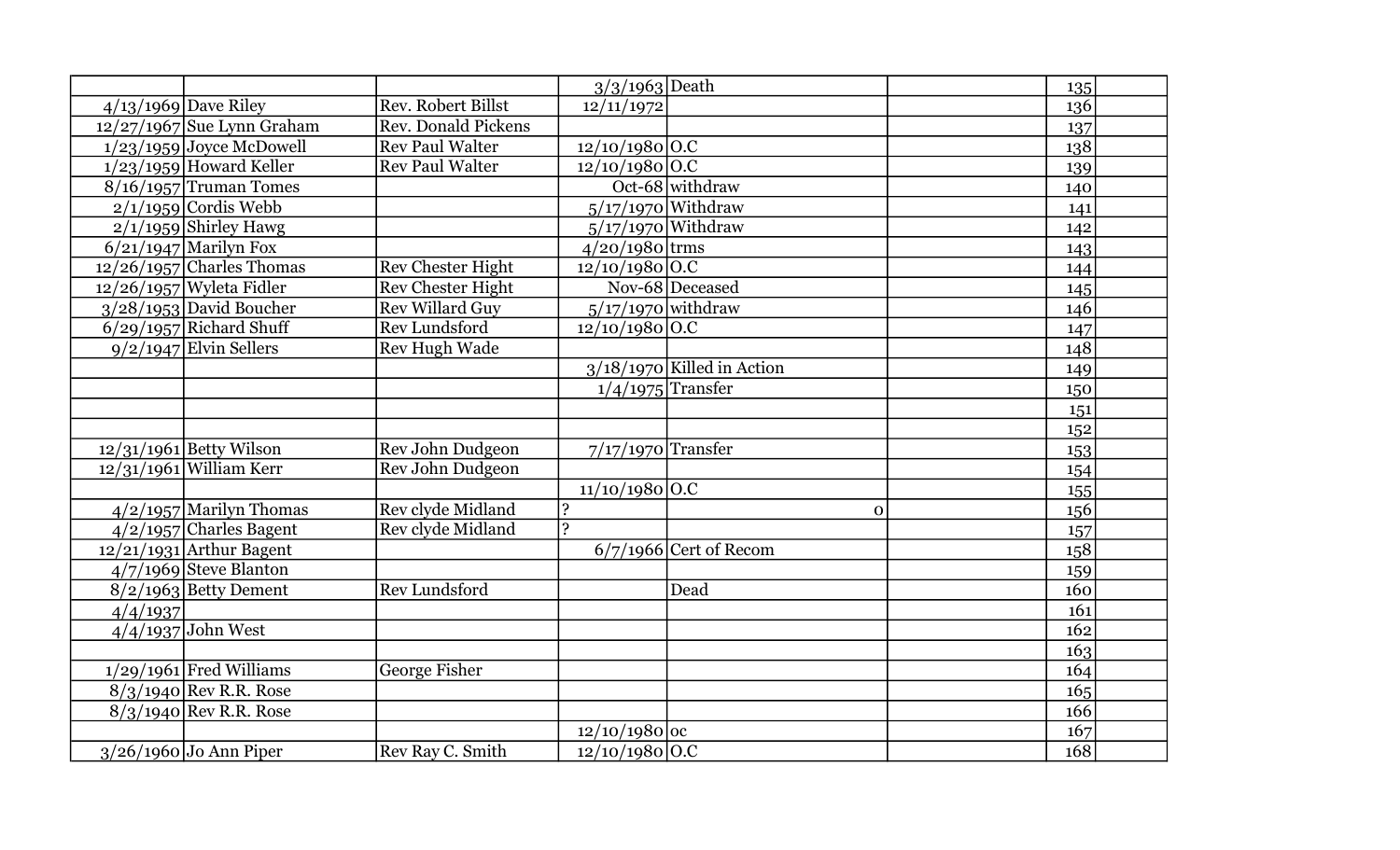|                 | 26-Mar Ray McCann              | Rev Ray C. Smith        | $12/10/1980$ O.C            |                                     | 169 |
|-----------------|--------------------------------|-------------------------|-----------------------------|-------------------------------------|-----|
|                 | $7/16/1948$ Joe Adams          | $\mathbf Q$             | $5/17/1970$ withdraw        |                                     | 170 |
|                 | $6/14/1958$ Judy McCord        | Capt Hannan             | $8/1/1968$ Death            |                                     | 171 |
| 6/14/58         | Paul Atherton                  | Capt Hannan             | C                           |                                     | 172 |
| $7/5/1952$ Lulu |                                | <b>Rev Deb Snell</b>    | $12/11/1980$ O.C            |                                     | 173 |
|                 | $7/5/1952$ Eugene Baxter       | <b>Rev Deb Snell</b>    | $12/11/1980$ O.C            |                                     | 174 |
|                 |                                |                         | $12/11/1980$ O.C            |                                     | 175 |
|                 | $2/21/1959$ Jeantte Snow       | <b>Rev Green</b>        | $12/11/1980$ O.C            |                                     | 176 |
|                 | $2/21/1959$ Harold Gates       | <b>Rev Green</b>        | $12/11/1980$ O.C            |                                     | 176 |
|                 | $7/22/1945$ Roy Robson         | Rev O.D Martin          | $12/11/1980$ O.C            |                                     | 177 |
|                 | $2/18/1954$ Maxie Jackson      | Capt Clark              |                             | $1/12/1971$ Trans Frederick         | 178 |
|                 | $2/18/1954$ Donald Stout       | Capt Clark              |                             | $1/12/1971$ Trans Frederick         | 179 |
|                 | $11/19/1958$ Dorthy West       | Rev D.S. Deinkle        |                             | $4/6/1965$ Letter Recom             | 180 |
|                 | $11/19/1958$ David Van Voorhis | Rev D.S. Deinkle        | 4/6/1965                    |                                     | 181 |
|                 | 8/6/1938 Flora Jean Hildabrand | <b>Rev W.T Williams</b> |                             | 6/3/1966 Bridywater EUB             | 182 |
|                 | $8/6/1938$ Robert Breese       | <b>Rev W.T Williams</b> |                             | $3/4/66$ Letter of Recommendation   | 183 |
|                 | $8/6/1938$ James Flanagan      | <b>Robert Young</b>     |                             | $4/5/1966$ Letter of Recommendation | 184 |
|                 |                                |                         |                             | $4/5/1966$ Letter of Recommendation | 185 |
|                 | <b>John Graves</b>             |                         | Oct-68                      |                                     | 186 |
|                 |                                |                         |                             | $1970$ Death                        | 187 |
|                 |                                |                         |                             |                                     | 188 |
|                 |                                |                         |                             | <b>Trans Gambier</b>                | 189 |
|                 |                                |                         | $10$ -Dec $\overline{O}$ .C |                                     | 190 |
|                 |                                |                         |                             |                                     | 191 |
|                 |                                |                         |                             |                                     | 192 |
|                 |                                |                         |                             |                                     | 193 |
|                 |                                |                         |                             | $11/17/1974$ charge action          | 194 |
|                 |                                |                         |                             | $11/17/1974$ charge action          | 195 |
|                 |                                |                         |                             | $11/17/1974$ charge action          | 196 |
|                 |                                |                         |                             |                                     | 197 |
|                 |                                |                         | $12/10/1980$ O.C            |                                     | 198 |
|                 |                                |                         |                             |                                     | 199 |
|                 |                                |                         |                             |                                     | 200 |
|                 |                                |                         |                             |                                     | 201 |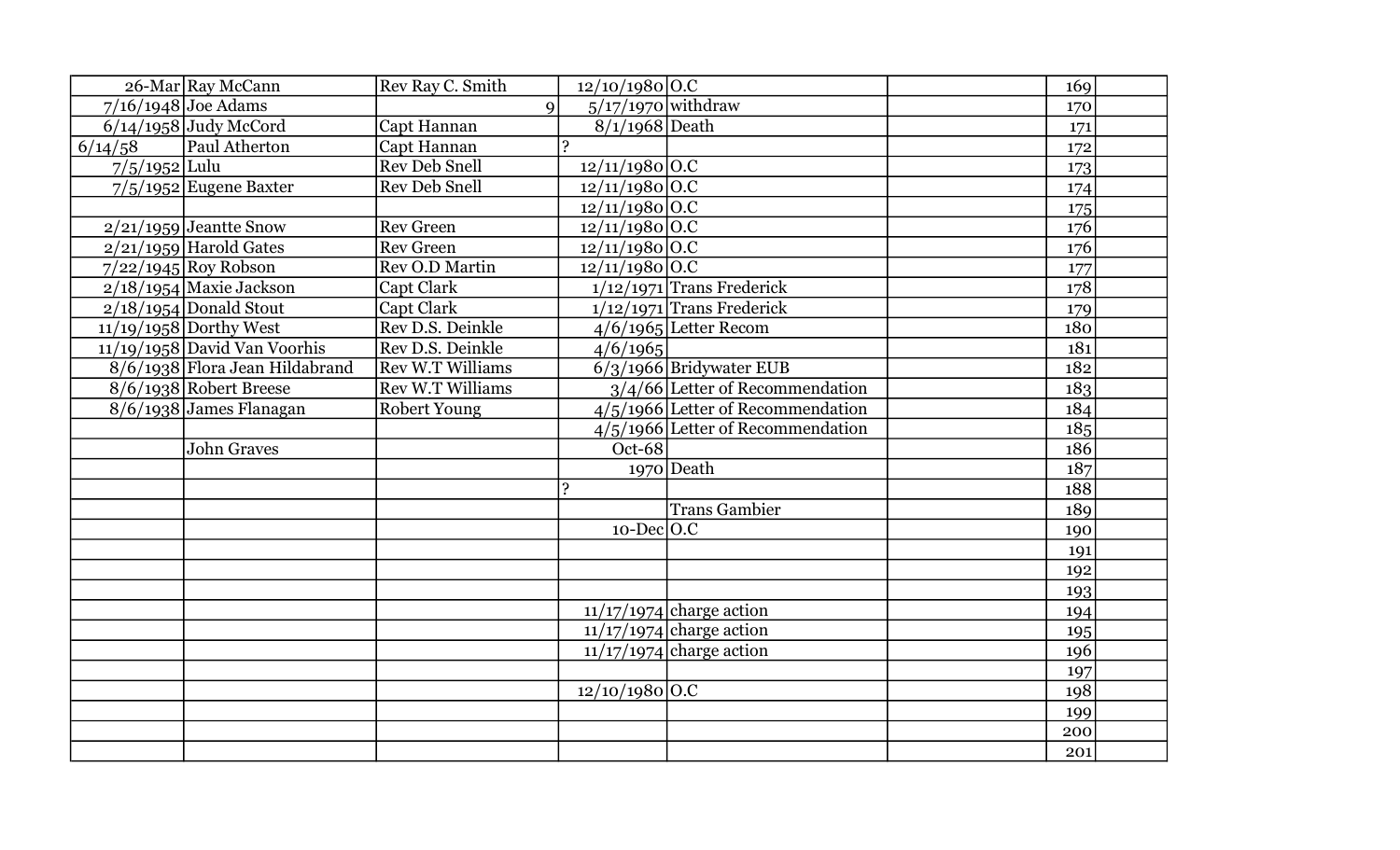|                 |                                   |                        |                      | $6/7/1966$ Withdraw                 | 202 |
|-----------------|-----------------------------------|------------------------|----------------------|-------------------------------------|-----|
|                 |                                   |                        |                      | $6/7/1966$ Withdraw                 | 203 |
| 8/26/1949 Haden |                                   |                        |                      | $6/5/1971$ Deceased                 | 204 |
|                 | 8/26/1949 John Bricker            |                        |                      |                                     | 205 |
|                 |                                   |                        | $12/10/1980$ O.C     |                                     | 206 |
|                 |                                   |                        | $12/10/1980$ O.C     |                                     | 207 |
|                 | 8/2/1958 Roberta Totman           | <b>Rev Willard Guy</b> |                      | Oct-68 Withdraw                     | 208 |
|                 | $8/2/1958$ Harold Tomes           | <b>Rev Willard Guy</b> |                      | Oct-68 Withdraw                     | 209 |
|                 |                                   |                        |                      | $11/17/1974$ charge action          | 210 |
|                 |                                   |                        |                      | $11/17/1974$ charge action          | 211 |
|                 |                                   |                        |                      |                                     | 212 |
|                 |                                   |                        | 12/10/1980           |                                     | 213 |
|                 | Aug-72 Russ Carey                 | Rev. Willard           |                      |                                     | 214 |
|                 | <b>Charles Conkle</b>             |                        |                      | $11/12/1974$ o.c - Restored         | 215 |
|                 |                                   |                        |                      | 11/21/1974 Letter to another church | 216 |
|                 |                                   |                        |                      |                                     | 217 |
|                 | $\sqrt{6/17/1966}$ Linda J. Long  | Dr. Evan Welsh         | Oct-68               |                                     | 218 |
|                 | $6/17/1966$ Larry J. Wahlie       | Dr. Evan Welsh         | Oct-68               |                                     | 219 |
|                 | Tom Beeman                        |                        | $\mathbf{C}$         |                                     | 220 |
|                 | Dawn                              |                        | $5/17/1970$ withdraw |                                     | 221 |
|                 |                                   |                        | $5/17/1970$ withdraw |                                     | 222 |
|                 | <b>Robert Thompson</b>            |                        | $5/17/1970$ withdraw |                                     | 223 |
|                 | 7/13/1946 Pauline Louise          |                        |                      | Death                               | 224 |
|                 | $7/13/1946$ Lenn Rosley Gilliland |                        | $12/10/1980$ O.C     |                                     | 225 |
|                 |                                   |                        | $5/17/1970$ withdraw |                                     | 226 |
|                 | <b>Ralph Saulters</b>             |                        | $5/17/1970$ withdraw |                                     | 227 |
|                 |                                   |                        | $5/17/1970$ withdraw |                                     | 228 |
|                 |                                   |                        | $5/17/1970$ withdraw |                                     | 229 |
|                 | $9/11/1902$ Charles Heagren       |                        |                      | $1967$ Death                        | 230 |
|                 |                                   |                        | Nov-70 $\vert$ 0.c   |                                     | 231 |
|                 |                                   |                        | Nov-70 $\vert$ 0.c   |                                     | 232 |
|                 | 24-May Paul Butler                |                        | $12/11/1980$ O.C     |                                     | 233 |
|                 |                                   |                        |                      |                                     | 234 |
|                 |                                   |                        | $12/10/1980$ O.C     |                                     | 235 |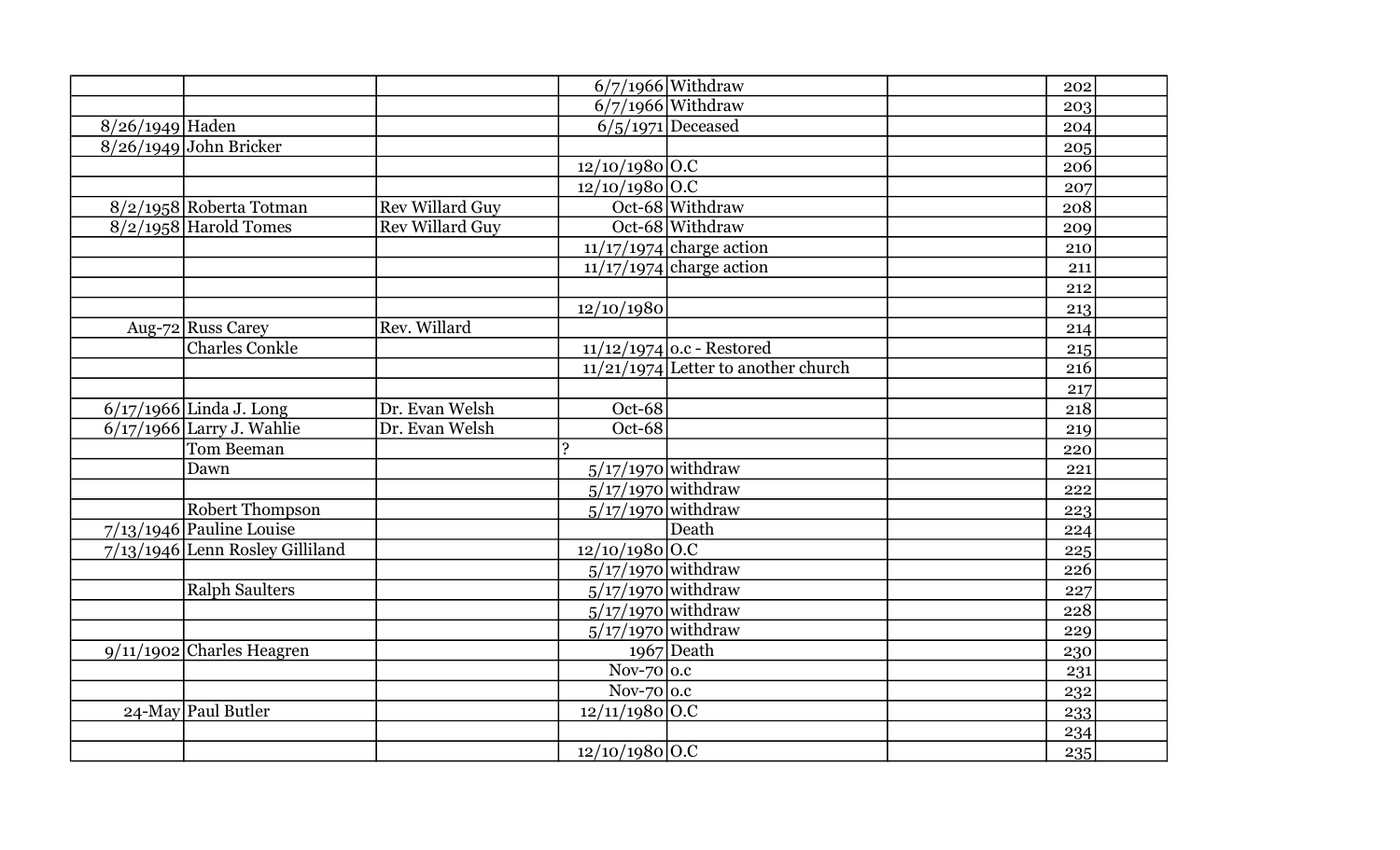|                                |                       | 12/10/1980 O.C     |                 | 236 |
|--------------------------------|-----------------------|--------------------|-----------------|-----|
| $11/21/1925$ Paul Lafera Kreps | <b>Rev Hugh Wytte</b> |                    |                 | 237 |
|                                |                       | 12/10/1980         |                 | 238 |
|                                |                       | 12/10/1980         |                 | 239 |
|                                |                       | 12/10/1980         |                 | 240 |
|                                |                       |                    | Never Member    | 241 |
|                                |                       |                    | Never Member    | 242 |
| Katrinka Ketter                |                       | $11/17/1971$ O.C   |                 | 243 |
|                                |                       |                    |                 | 244 |
| $8/9/1956$ Samuel G            | Rev E.L.Jefferson     |                    | Feb-76 Withdrew | 245 |
| Saundra A                      | Rev E.L.Jefferson     |                    | Feb-76 Withdrew | 246 |
|                                |                       |                    |                 | 247 |
|                                |                       |                    |                 | 248 |
|                                |                       | $6/5/1978$ Death   |                 | 249 |
|                                |                       |                    |                 | 250 |
|                                |                       |                    |                 | 251 |
|                                |                       |                    |                 | 252 |
|                                |                       |                    |                 | 253 |
|                                |                       |                    |                 | 254 |
| David Luna                     |                       |                    |                 | 255 |
|                                |                       |                    |                 | 256 |
|                                |                       |                    |                 | 257 |
| <b>Harold Purdy</b>            |                       |                    |                 | 258 |
|                                |                       |                    |                 | 259 |
| <b>Carolyn Hess</b>            | M.H. Willard          | $12/10/1980$ O.C   |                 | 260 |
|                                |                       | $11/17/1974$ C.C.A |                 | 261 |
|                                |                       | $11/17/1974$ C.C.A |                 | 262 |
|                                |                       | $11/17/1974$ C.C.A |                 | 263 |
|                                |                       | $11/17/1974$ C.C.A |                 | 264 |
|                                |                       | $11/17/1974$ C.C.A |                 | 265 |
| Anges                          |                       |                    | 1978 Withdraw   | 266 |
| Peter Rutkowski                |                       |                    | $1978$ Withdraw | 267 |
|                                |                       |                    | 1978 Withdraw   | 268 |
|                                |                       |                    | 1978 Withdraw   | 269 |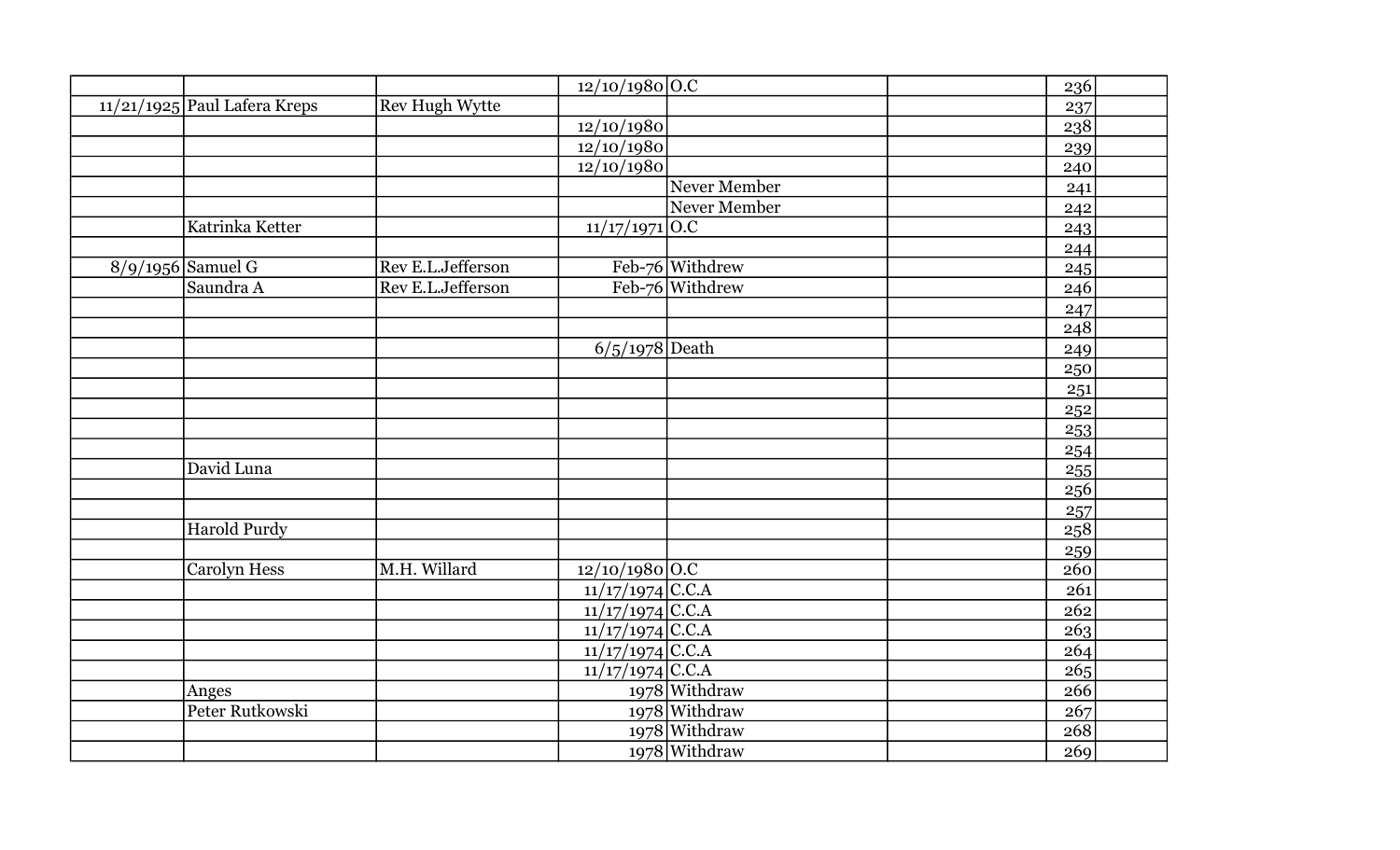|                            |                  |                   | 1978 Withdraw | 270              |
|----------------------------|------------------|-------------------|---------------|------------------|
|                            |                  |                   | 1978 Withdraw | 271              |
|                            |                  |                   | 1978 Withdraw | 272              |
|                            |                  | $11/3/2003$ CT    |               | 273              |
| McCament                   |                  |                   |               | 274              |
|                            |                  |                   |               | 275              |
| McGough                    |                  |                   |               | 276              |
| Carolyn                    |                  |                   |               | 277              |
| Carl Neighbarger           |                  |                   |               | 278              |
| Husband                    |                  |                   | <b>Trans</b>  | 279              |
| Wife                       |                  | $5/19/1979$ Death |               | $\overline{280}$ |
|                            |                  | 12/10/1980 O.C    |               | 281              |
|                            |                  | $12/10/1980$ O.C  |               | 282              |
| $4/12/1969$ Bobbie Alicie  | Rev Robert Allen |                   |               | 283              |
|                            |                  | $12/10/1980$ O.C  |               | 284              |
|                            |                  |                   |               | $\boxed{285}$    |
| $9/5/1980$ Douglas Calkins | J.K              |                   |               | 286              |
|                            |                  |                   |               | 287              |
|                            |                  |                   |               | $\overline{288}$ |
|                            |                  |                   |               | 289              |
|                            |                  |                   |               | 290              |
|                            |                  |                   |               | 291              |
|                            |                  |                   |               | 292              |
|                            |                  |                   |               | 293              |
|                            |                  |                   |               | 294              |
|                            |                  |                   |               | 295              |
|                            |                  |                   |               | 296              |
|                            |                  |                   |               | 297              |
|                            |                  |                   |               | 298              |
|                            |                  |                   |               | 299              |
|                            |                  |                   |               | 300              |
|                            |                  |                   |               | 301              |
|                            |                  |                   |               | 302              |
|                            |                  |                   |               |                  |